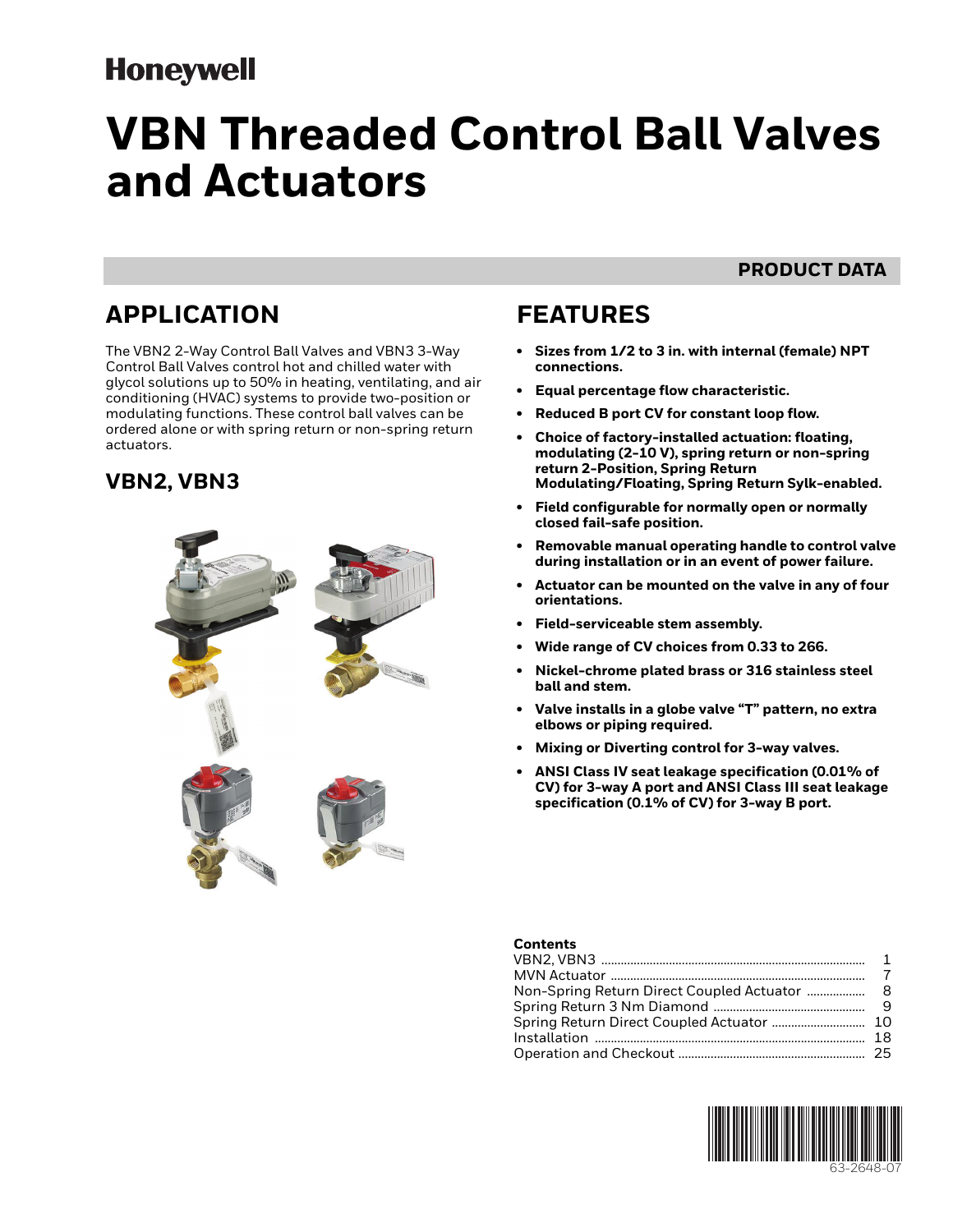## **SPECIFICATIONS**

**Valve Type:** Control Ball Valve

**Body Pattern:** 2-way, 3-way

#### **Connection Type:** Female NPT

- **Controlled Fluid:** Chilled or hot water with up to 50% Glycol. Not for use with steam or fuels.
- **Leakage Rating:** ANSI Class IV (0.01% of CV maximum) for 3-way A port and ANSI Class III seat leakage specification (0.1% of CV) for 3-way B port

**Maximum Safe Operating Rating:** 360 psi (2482 kPa)

**Fluid Temperature Range:** -22°F to +250°F (-30°C to +121°F)

#### **Materials:**

Body: Brass

Ball and Stem:

Two-way: Nickel-chrome plated brass or 316 Stainless Steel.

Three-way: Nickel-chrome plated brass. Seat: Teflon® seals with EPDM O-rings Flow Control Insert: Noryl®

#### **Body Style:**

2-way ball valve, straight-through flow, full or reduced port using patented flow control insert.

3-way ball valve, A-B-AB flow, full or reduced port using patented flow control insert. Internal NPT connections.

#### **Body Pressure Rating (maximum):**

360 psi (2482 kPa) at 250°F (121°C).

#### **Medium Temperature Range:**

 $-22$  to  $+250$ °F ( $-30$  to  $+121$ °C).

#### **Flow Characteristics:**

2-way:Equal Percentage with flow control insert.

3-way: Port A to AB: Equal Percentage. Port B to AB: Linear.

#### **Compatible Actuators:**

Minimum Torque Required: 35 lb-in. (4 Nm) up to 3 in. (.DN80) 27 lb-in. (3 Nm) up to 1-1/4 in. (.DN32)

Fail Safe: MSXX05\*

Non-Fail Safe: MVN\* and MNXX05\*

These actuators are available as factory installed assemblies. See [Table 1](#page-2-0) for all available options.

#### **Approvals/Standards:**

Valves: ANSI Class IV close-off/leakage (maximum 0.01% of CV let by)

Actuators: See literature for the given actuator.

### **ORDERING INFORMATION**

When purchasing replacement and modernization products from your TRADELINE® wholesaler or distributor, refer to the TRADELINE® Catalog or price sheets for complete ordering number. If you have additional questions, need further information, or would like to comment on our products or services, please write or phone:

- **1.** Your local Honeywell Environmental and Combustion Controls Sales Office (check white pages of your phone directory).
- **2.** Honeywell Customer Care
	- 1985 Douglas Drive North
	- Golden Valley, Minnesota 55422-4386
- **3.** http://customer.honeywell.com or http://customer.honeywell.ca

International Sales and Service Offices in all principal cities of the world. Manufacturing in Belgium, Canada, China, Czech Republic, Germany, Hungary, Italy, Mexico, Netherlands, United Kingdom, and United States.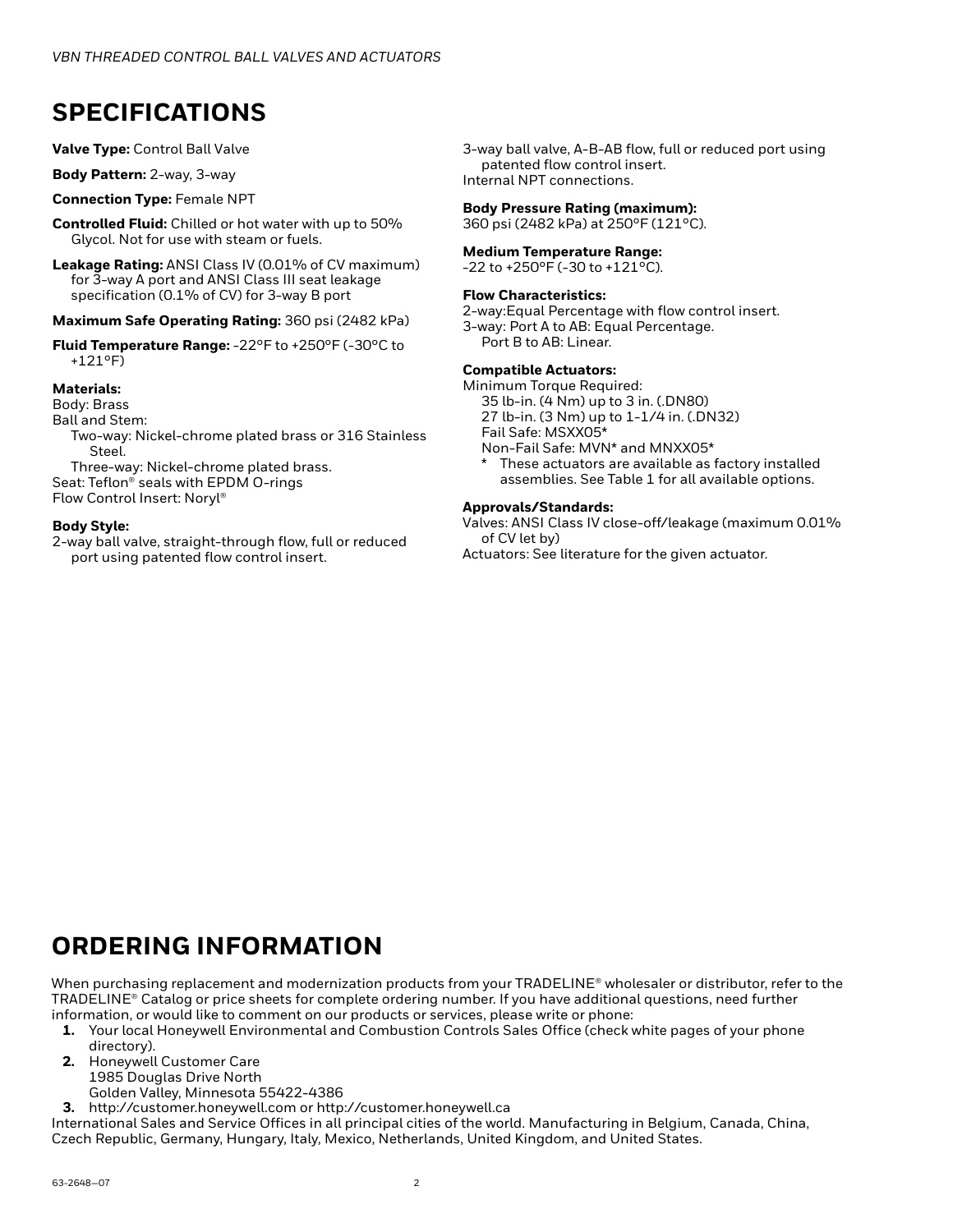<span id="page-2-0"></span>

| <b>Model Selection: Ball Valve</b>                                                                   |    |                    |     |                                       |           |                          |
|------------------------------------------------------------------------------------------------------|----|--------------------|-----|---------------------------------------|-----------|--------------------------|
| Flow Type<br>Actuator<br><b>Adapter</b><br>Fitting<br>Valve<br><b>Trim</b><br>Size<br>3<br>ody/<br>m |    | <b>Actuator</b>    |     | <b>Fail Position</b>                  |           | <b>Accessories</b>       |
| <b>VB</b> - ball valve                                                                               |    | MVN613A0000***     |     | Leave blank = Fail in                 |           | $C1 =$                   |
| N-Female NPT threaded                                                                                |    | MVN613L0000***     |     | place                                 |           | 1 m cable                |
| $2 - 2$ -way                                                                                         |    | MVN643A0000***     |     |                                       |           |                          |
| $3 - 3$ -way                                                                                         |    | MVN643L0000***     |     |                                       |           |                          |
|                                                                                                      |    | MVN713A0000***     |     |                                       |           |                          |
|                                                                                                      |    | MVN713L0000***     |     |                                       |           |                          |
| $A--1/2$ (DN15)                                                                                      |    | MN6105A1011        |     |                                       |           | $3R =$                   |
| $B--3/4$ (DN20)<br>$C--1$ (DN25)                                                                     |    | MN6105A1201        |     |                                       |           | <b>NEMA</b><br>Enclosure |
| $D--1-1/4$ (DN32)                                                                                    |    | MN7505A2001        |     |                                       |           |                          |
| $E---1-1/2$ (DN40)<br>$F---2$ (DN50)                                                                 |    | MN7505A2209        |     |                                       |           |                          |
| $G--2-1/2$ (DN65)                                                                                    |    | MS7505A2030        |     | FSO = Fail Safe Open                  |           |                          |
| H---3 (DN80) (VRN2 Only)                                                                             |    | MS7505A2130        |     | (VBN2 only)<br>FSC = Fail Safe Closed |           |                          |
| xxx.xx - CV Designator See Table 4                                                                   |    | MS8105A1030        |     | (VBN2 only)                           |           |                          |
| and $5.$                                                                                             |    | MS8105A1130        |     | FSA = Fail A-AB Open<br>(VBN3 only)   |           |                          |
| <b>P</b> - Plated Brass                                                                              |    | MS4105A1030        |     | FSB = Fail B-AB Open                  |           |                          |
| <b>S</b> - Stainless Steel<br>(VBN2 only)                                                            |    | MS4105A1130        |     | (VBN3 only)                           |           |                          |
| A <sup>*</sup> - Standard Base                                                                       |    | MS7103A2024***     |     |                                       |           | Leave Blank =            |
| L** - Low Profile<br><b>X</b> - MN/MS DCA                                                            |    | MS7103A2224***     |     |                                       |           | 3 ft cable<br>standard   |
| <b>Actuator Bracket</b>                                                                              |    | MS3103A1023***     |     |                                       |           |                          |
|                                                                                                      |    | MS3103A1223***     |     |                                       |           |                          |
| 004.70<br>P<br><b>VB</b><br>$\mathbf{2}$<br>A<br><b>N</b><br>A                                       | ÷. | <b>MVN613A0000</b> | $+$ |                                       | $\ddot{}$ | C <sub>1</sub>           |

### **Table 1. VBN Model Selection Table.**

Example part number: VBN2A004.70PA+MVN613A0000+C1

\* Standard base provides clearance between valve and actuator for insulation.

\*\* Low profile enables installation of valve and actuator in tight spaces.

\*\*\* Only compatible with valves 1-1/4" or smaller.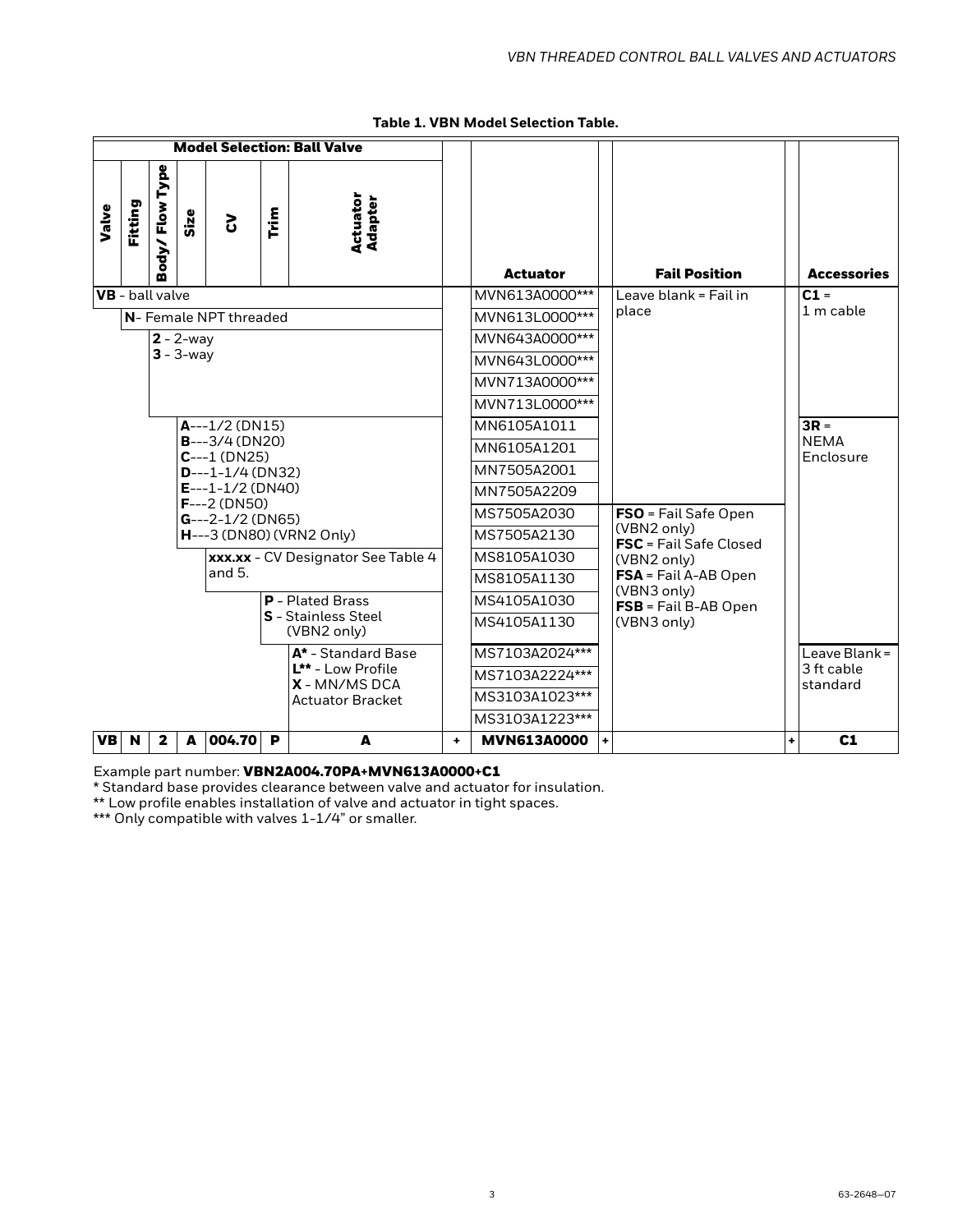| <b>Actuator</b> | <b>Control</b>                                                                          |
|-----------------|-----------------------------------------------------------------------------------------|
| MVN613A0000     | Floating, Two-position (SPDT) (90 sec. timing), 24 V, Fail in Place                     |
| MVN613L0000     |                                                                                         |
| MVN643A0000     | Floating, Two-position (SPDT or SPST) Fast Acting (30 sec. timing), 24 V, Fail in Place |
| MVN643L0000     |                                                                                         |
| MVN713A0000     | Modulating, 24 V, Fail in Place                                                         |
| MVN713L0000     |                                                                                         |
| MN6105A1011     | Floating, Two-position (SPDT), 24 V, Fail in Place                                      |
| MN6105A1201     | Floating, Two-Position (SPDT), 24 V, Fail in Place with end switches                    |
| MN7505A2001     | Modulating, 24 V, Fail in Place                                                         |
| MN7505A2209     | Modulating, 24 V, Fail in Place with end switches                                       |
| MS7505A2030     | Modulating, Floating, Two-position (SPDT), 24 V, Fail Safe                              |
| MS7505A2130     | Modulating, Floating, Two-Position (SPDT), 24 V, Fail Safe with end switches            |
| MS8105A1030     | Two-Position (SPST), 24 V, Fail Safe                                                    |
| MS8105A1130     | Two-Position (SPST), 24 V, Fail Safe with end switches                                  |
| MS4105A1030     | Two-Position (SPST), 120 V, Fail Safe                                                   |
| MS4105A1130     | Two-Position (SPST), 120 V, Fail Safe with end switches                                 |
| MS7103A2024     | Modulating, 24 V, Fail Safe                                                             |
| MS7103A2224     | Modulating, 24 V, Fail Safe with end switches                                           |
| MS3103A1023     | Sylk-enabled, 24 V, Fail Safe                                                           |
| MS3103A1223     | Sylk-enabled, 24 V, Fail Safe with end switches                                         |

### **Table 2. Actuator Control Description.**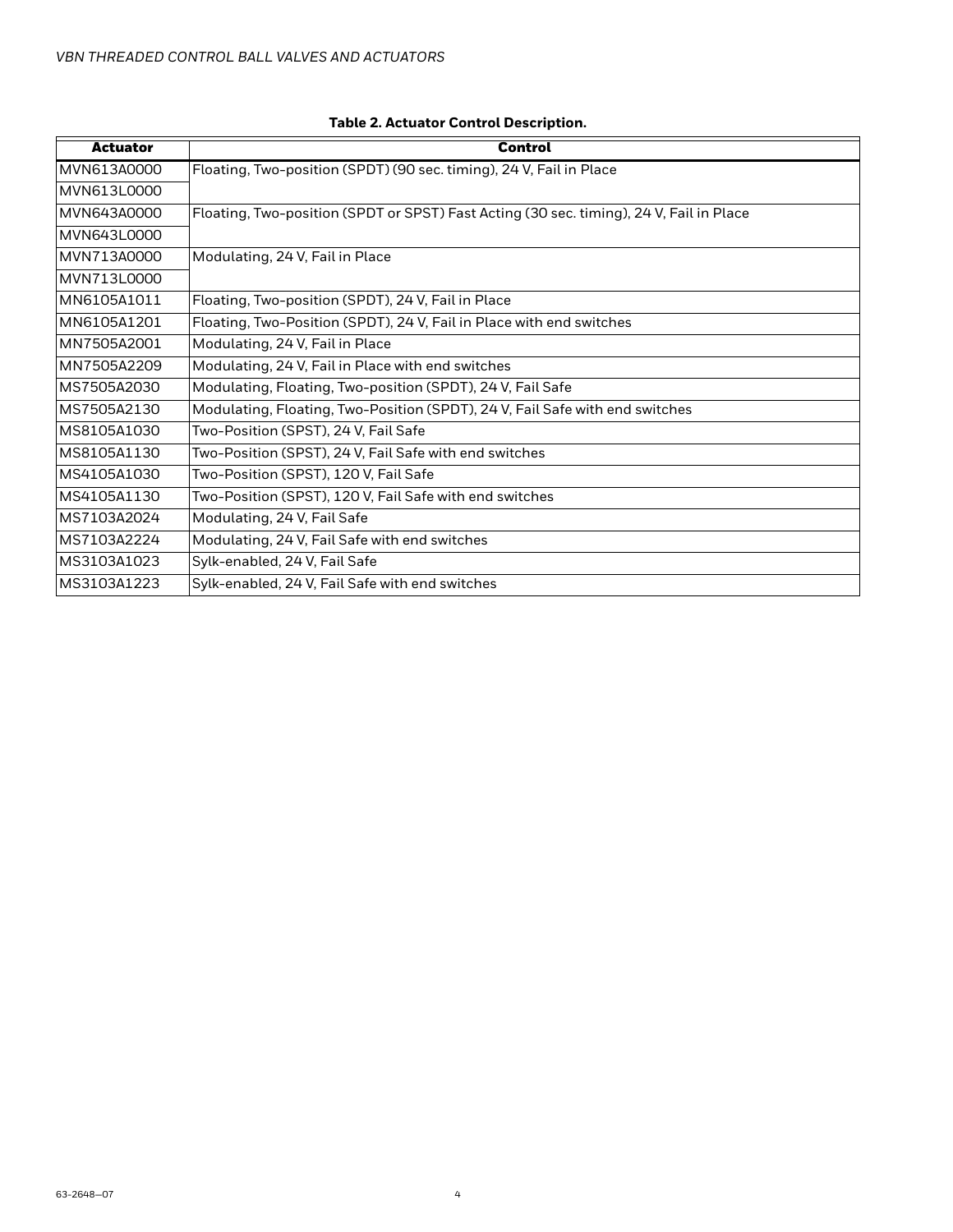|                                 | <b>Model Selection: Ball Valve</b>                  |                                                             |   |                                                                                                                         |                                                                                       |   |                                                                                                             |   |                                                  |                                    |                                           |  |  |  |  |
|---------------------------------|-----------------------------------------------------|-------------------------------------------------------------|---|-------------------------------------------------------------------------------------------------------------------------|---------------------------------------------------------------------------------------|---|-------------------------------------------------------------------------------------------------------------|---|--------------------------------------------------|------------------------------------|-------------------------------------------|--|--|--|--|
| Valve                           | Flow<br><b>Type</b><br>l Kpo<br>œ                   | Valve Size                                                  | 5 | Trim                                                                                                                    | Actuator<br>Adapter                                                                   |   | <b>Actuator</b>                                                                                             |   | <b>Fail Position</b>                             |                                    | <b>Accessories</b>                        |  |  |  |  |
| <b>VBN</b> - Control Ball Valve |                                                     |                                                             |   |                                                                                                                         |                                                                                       |   | <b>0</b> - No Actuator (valve only)                                                                         |   | <b>0</b> - No Actuator                           |                                    | <b>00</b> - None                          |  |  |  |  |
|                                 |                                                     | $2 - 2 - way$<br>$3 - 3$ -way                               |   |                                                                                                                         |                                                                                       |   | 1 - 24 Vac, Floating/2-Pos., 90<br>sec. (MVN613, Fail in place)***                                          |   | or Fail in Place<br>(FIP)                        |                                    | <b>00</b> - None<br>$01 - C1 - 1$ m Cable |  |  |  |  |
|                                 |                                                     |                                                             |   |                                                                                                                         |                                                                                       |   | 2 - 24 Vac, Floating/2-Pos., 30<br>sec. (MVN643, Fail in place)***                                          |   |                                                  |                                    |                                           |  |  |  |  |
|                                 |                                                     |                                                             |   |                                                                                                                         |                                                                                       |   | 3 - 24 Vac, Modulating 0(2)-10<br>Vdc (MVN713, Fail in place)***                                            |   |                                                  |                                    |                                           |  |  |  |  |
|                                 |                                                     |                                                             |   |                                                                                                                         |                                                                                       |   | 4 - 24 Vac, Floating/2-Position<br>(MN6105, Fail in place)                                                  |   |                                                  | <b>00 - None</b><br>02 - 3R - NEMA |                                           |  |  |  |  |
|                                 | $A--1/2$ (DN15)<br>$B--3/4$ (DN20)<br>$C--1$ (DN25) |                                                             |   |                                                                                                                         |                                                                                       |   | 5 - 24 Vac, Mod. 0(2)-10 Vdc<br>(MN7505, Fail in place)                                                     |   |                                                  |                                    | enclosure                                 |  |  |  |  |
|                                 |                                                     | $D$ ---1-1/4 (DN32)<br>$E---1-1/2$ (DN40)<br>$F---2$ (DN50) |   |                                                                                                                         |                                                                                       |   | C - 24 Vac, Floating/2-Position<br>w/ end switches (MN 6105, Fail<br>in place)                              |   |                                                  |                                    |                                           |  |  |  |  |
|                                 |                                                     | $G--2-1/2$ (DN65)<br><b>H</b> ---3 (DN80) (VBN2 Only)       |   |                                                                                                                         |                                                                                       |   | D - 24 Vac, Mod. 0(2)-10 Vdc w/<br>end switches (MN7505, Fail in<br>place)                                  |   |                                                  |                                    |                                           |  |  |  |  |
|                                 |                                                     |                                                             |   |                                                                                                                         |                                                                                       |   | 6 - 24 Vac, Mod. 0(2)-10<br>1 - Fail Safe<br>Vdc/Floating (MS7505, Fail<br>Open (FSO)<br>safe)<br>VBN2 only |   |                                                  |                                    |                                           |  |  |  |  |
|                                 |                                                     |                                                             |   |                                                                                                                         |                                                                                       |   | 7 - 24 Vac, 2-Position (MS8105,<br>Fail safe)                                                               |   | 2 - Fail Safe<br>Closed (FSC)<br>VBN2 only       |                                    |                                           |  |  |  |  |
|                                 |                                                     |                                                             |   |                                                                                                                         |                                                                                       |   | 8 - 100-250 Vac, 2-Position<br>(MS4105, Fail safe)                                                          |   | 3 - Fail Safe A to<br>AB Open (FSA)              |                                    |                                           |  |  |  |  |
|                                 |                                                     |                                                             |   |                                                                                                                         |                                                                                       |   | 9 - 100-250 Vac, 2-Pos. w/ end<br>switches (MS4105, Fail safe)                                              |   | VBN3 only<br>4 - Fail Safe B to<br>AB Open (FSB) |                                    |                                           |  |  |  |  |
|                                 |                                                     |                                                             |   | CV Designator.<br>A - 24 Vac, 2-Position w/ end<br>VBN3 only<br>Options range from B-2.<br>switches (MS8105, Fail safe) |                                                                                       |   |                                                                                                             |   |                                                  |                                    |                                           |  |  |  |  |
|                                 |                                                     | See Table 4 and 5.                                          |   |                                                                                                                         | <b>B</b> - 24 Vac, Mod 0(2)-10<br>Vdc/Floating w/ end switches<br>(MS7505, Fail safe) |   |                                                                                                             |   |                                                  |                                    |                                           |  |  |  |  |
|                                 |                                                     | <b>P</b> - Nickel Chrome<br><b>Plated Brass</b>             |   |                                                                                                                         | E - 24 Vac, Mod. 2-10 Vdc<br>(MS7103, Fail safe)***                                   |   |                                                                                                             |   | $01 - 3$ ft Cable                                |                                    |                                           |  |  |  |  |
|                                 |                                                     | S - 316 Stainless Steel<br>(VBN2 only)                      |   |                                                                                                                         | F - 24 Vac, Mod. 2-10 Vdc w/<br>end switches (MS7103, Fail<br>safe)***                |   |                                                                                                             |   |                                                  |                                    |                                           |  |  |  |  |
|                                 | A* - Standard Base<br>L** - Low Profile             |                                                             |   | G - 24 Vac, Sylk Enabled<br>(MS3103, Fail safe)***                                                                      |                                                                                       |   |                                                                                                             |   |                                                  |                                    |                                           |  |  |  |  |
|                                 |                                                     |                                                             |   |                                                                                                                         | <b>X</b> - MN/MS DCA<br><b>Actuator Bracket</b>                                       |   | H - 24 Vac, Sylk Enabled w/ end<br>switches (MS3103, Fail safe)***                                          |   |                                                  |                                    |                                           |  |  |  |  |
| <b>VBN</b>                      | $\mathbf{2}$<br>A<br>в<br>P<br>A                    |                                                             |   |                                                                                                                         |                                                                                       | 1 |                                                                                                             | 0 |                                                  | 00                                 |                                           |  |  |  |  |

Example part number: VBN2ABPA1000

\* Standard base provides clearance between valve and actuator for insulation.

\*\* Low profile enables installation of valve and actuator in tight spaces.

\*\*\* Only compatible with valves 1-1/4" or smaller.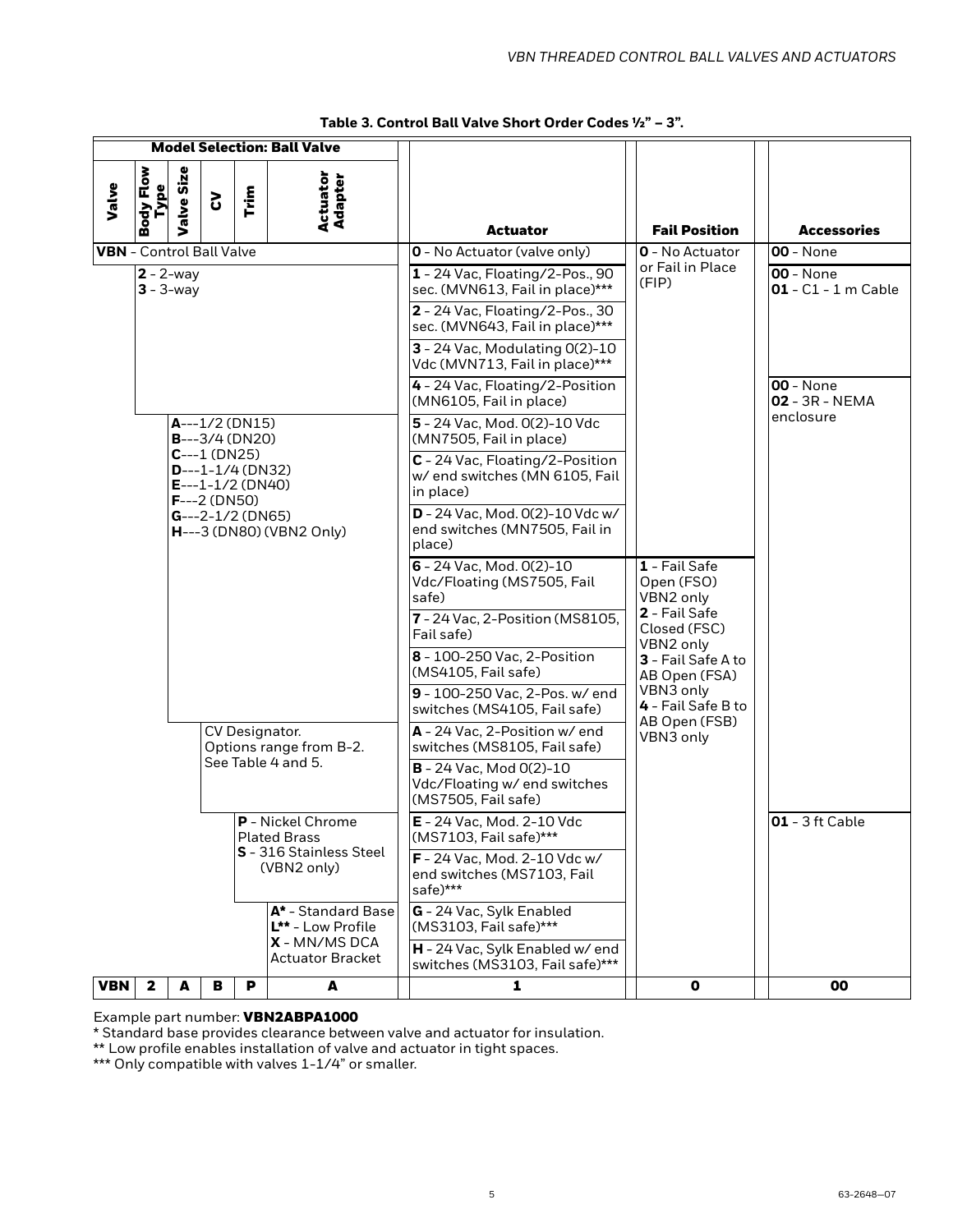<span id="page-5-0"></span>

| <b>Valve</b><br><b>Body</b> | <b>Size</b> | в | D                   | Е | F          | G   | н   |     | K       |         | м     | N     | P     | R  | s      | т    | U      |        |      |
|-----------------------------|-------------|---|---------------------|---|------------|-----|-----|-----|---------|---------|-------|-------|-------|----|--------|------|--------|--------|------|
| VBN2A 1/2"                  |             |   | $0.38$ $0.68$ 1.3   |   | <b>2.0</b> | 2.6 | 4.7 | 8.0 | $11.7*$ |         |       |       |       |    |        |      |        |        |      |
| VBN2B 3/4"                  |             |   | $0.31$ $0.63$ $1.2$ |   |            | 2.5 | 4.3 | 7.4 | 10.1    | $14.7*$ | $29*$ |       |       |    |        |      |        |        |      |
| $VBN2C$ <sup>1</sup>        |             |   |                     |   |            |     | 4.4 | 9.0 |         | 15.3    | 26    | $44*$ | $54*$ |    |        |      |        |        |      |
| VBN2D 1-1/4"                |             |   |                     |   |            |     | 4.4 | 8.3 | 14.9    | 25      | 37    | $41*$ |       |    | $102*$ |      |        |        |      |
| VBN2E 1-1/2"                |             |   |                     |   |            |     |     |     |         | 23      | 30    | 41    |       | 74 |        |      |        | $172*$ |      |
| $VBN2F$ 2"                  |             |   |                     |   |            |     |     |     |         |         |       | 42    | 57    | 71 | 100    | 108* |        | 210    | 266* |
| VBN2G 2-1/2"                |             |   |                     |   |            |     |     |     |         |         |       | 45    | 55    | 72 | 101    |      | 162    | $202*$ |      |
| $VBN2H$ 3"                  |             |   |                     |   |            |     |     |     |         |         |       | 49    | 63    | 82 |        | 124  | $145*$ |        |      |

### Table 4. C<sub>v</sub> Designator for Two-Way VBN Ball Valves.

<span id="page-5-1"></span>\* Valve does not have flow control insert.

### Table 5. C<sub>v</sub> Designator for Three-Way VBN Ball Valves.

| <b>Valve</b><br><b>Body</b> | <b>Size</b> | в           | c | D           | Е   | F   | G   | н   |            | ĸ       | L          | м     | N     | P  | R  | S    |
|-----------------------------|-------------|-------------|---|-------------|-----|-----|-----|-----|------------|---------|------------|-------|-------|----|----|------|
| VBN3A                       | 1/2"        | $0.33$ 0.59 |   |             | 1.0 | 2.4 |     | 4.3 | 18.0       |         |            |       |       |    |    |      |
| VBN3B 3/4"                  |             |             |   | $0.40$ 0.66 | 1.3 | 2.4 | 3.8 |     | 7.0        | $11.0*$ |            |       |       |    |    |      |
| VBN3C 1"                    |             |             |   | $0.40$ 0.65 | 1.3 | 2.3 | 3.5 | 4.5 | <b>8.6</b> | 14.9    | 22         | 31    |       |    |    |      |
| VBN3D   1-1/4"              |             |             |   |             |     |     |     | 4.1 | 8.7        | 12.7    | $19.4*127$ |       | $34*$ |    |    |      |
| VBN3E   1-1/2"              |             |             |   |             |     |     |     | 4.0 | 8.3        | 13.4    | 24         | $32*$ |       | 61 |    |      |
| IVBN3F  2"                  |             |             |   |             |     |     |     |     |            |         | 24         |       | 38    | 57 | 83 | 109  |
| VBN3G 2-1/2"                |             |             |   |             |     |     |     |     |            |         |            |       | 38    |    | 74 | 100* |

\* Valve does not have flow control insert.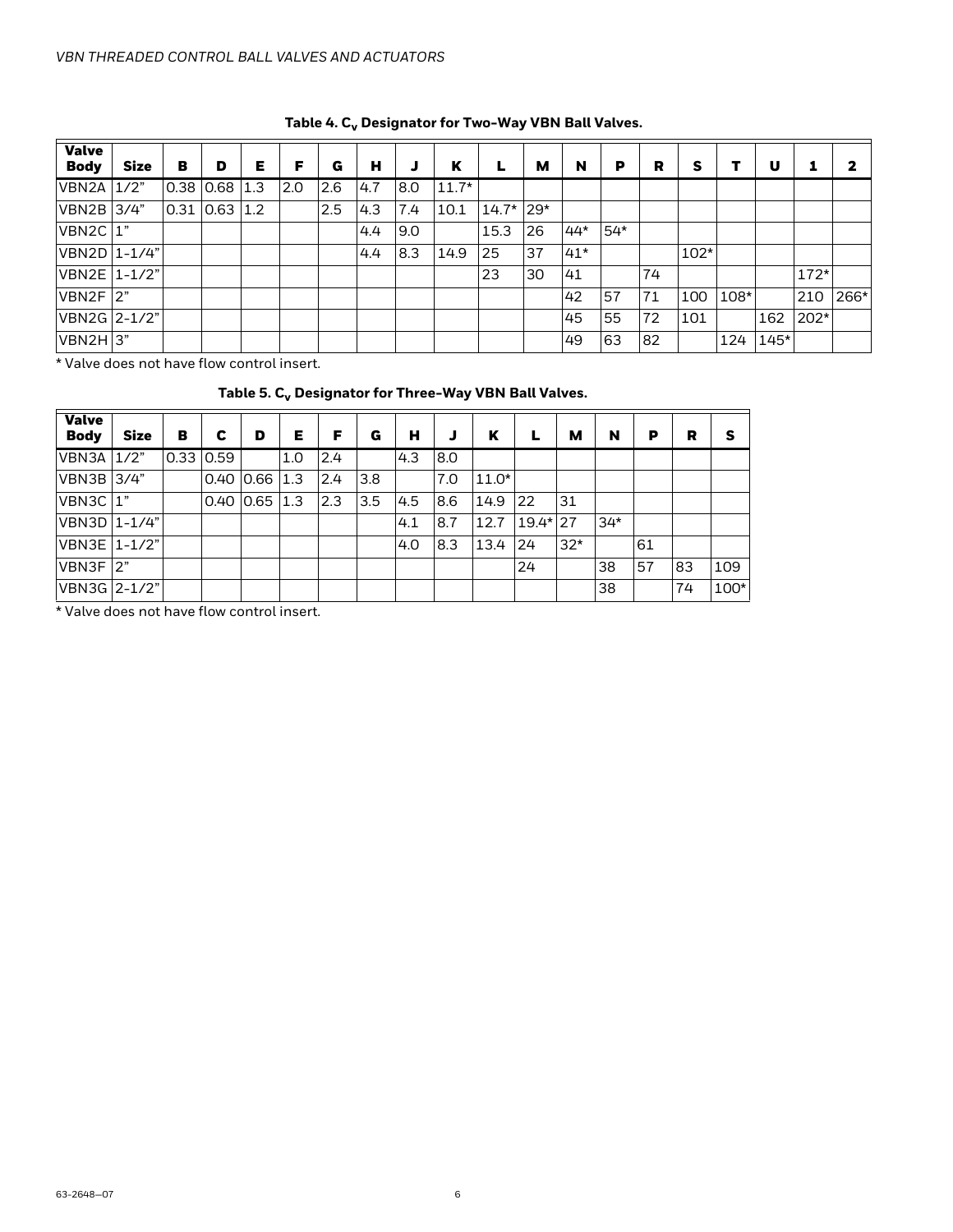### <span id="page-6-0"></span>**MVN Actuator**



### **APPLICATION**

MVN 3Nm (27 lb-in.) Control Valve Actuator is used with the VBN2 2-way and the VBN3 3-way Control Ball Valves to control hot and chilled water with glycol solutions up to 50% in heating, ventilating, and air conditioning (HVAC) systems to provide two-position or modulating functions.

## **FEATURES**

- **Non-spring Return**
- **Floating and modulating**
- **Space saving, click-on installation no tool required**
- **Extendable position indicator for easy commissioning**
- **Available with or without cable**
- **Compatible with control ball valves from 1/2 to 1-1/4 inches.**
- **Actuator can be mounted on the valve in any of four positions.**



**Fig. 1. MVN with 2-way ball valve. See [Table 4](#page-5-0).**

### **SPECIFICATIONS**

**Actuator Type:** Valve

**Rotational Stroke:** 90° ±3°.

**Fail Safe Mode:** Non-spring return, Fail in place

**Torque:** 27 lb-in. (3 Nm).

**External Auxiliary Switches Available:** No

**Supply Voltage:** 24 Vac +20%, -15%, 24 Vdc

Power Consumption: 5 VA- Modulating; 1.5 VA - Floating; 6 VA - Fast Acting SPDT

**Environmental Rating:** NEMA2

**Frequency:** 50 Hz; 60 Hz

**Mounting:** Click-on installation – no tool required

**Noise Rating at 1m (Maximum):** 35 dB(A) max at 1 m [50 dB (A) for MVN643].

**Materials:** Plenum rated plastic housing

- **Operating Humidity Range (% RH):** 5 to 95% RH, non-condensing
- **Ambient Temperature Range:** -4°F to 131°F (-20°C to 55°C)
- **Storage Temperature Range:** -40°F to 176°F (-40°C to 80°C)
- **Weight:** See Table 7 (2-way) and Table 8 (3-way)
- **Dimensions:** See Fig. 4-6, Table 7 (2-way) and Table 8 (3 way).
- **Timing:** 90 sec. for MVN613 and MVN713; 30 sec. for MVN643

**Electrical Connections:** Field wiring 18 to 20 AWG to screw terminals, located under the removable access cover.

**Humidity Ratings:** 5% to 95% RH non-condensing.

**Design Life (at Rated Voltage):** 60,000 cycles; 1 cycle = 0°…90°…0°

**Cable Specification:** 18 AWG, Plenum Rated, 300 V, 10 A, 3 ft. length from end of access cover.

#### **Environmental Protection Ratings:** IP40

**Approvals:** UL/cUL; UL60730

#### **Table 6. Actuators and Accessories.**

| <b>Actuator</b> | <b>Description</b>                                        | <b>Accessory</b> |
|-----------------|-----------------------------------------------------------|------------------|
|                 | MVN613A0000   Floating control ball valve actuator        | $C1 - 1$ meter   |
|                 | MVN613L0000   Floating control ball valve actuator        | cable            |
|                 | MVN643A0000   Fast acting SPDT contol ball valve actuator |                  |
|                 | MVN643L0000   Fast acting SPDT contol ball valve actuator |                  |
|                 | MVN713A0000   Modulating control ball valve actuator      |                  |
|                 | MVN713L0000   Modulating control ball valve actuator      |                  |

To order actuator with accessories order actuator part number + accessory. For example: MVN613A0000 + C1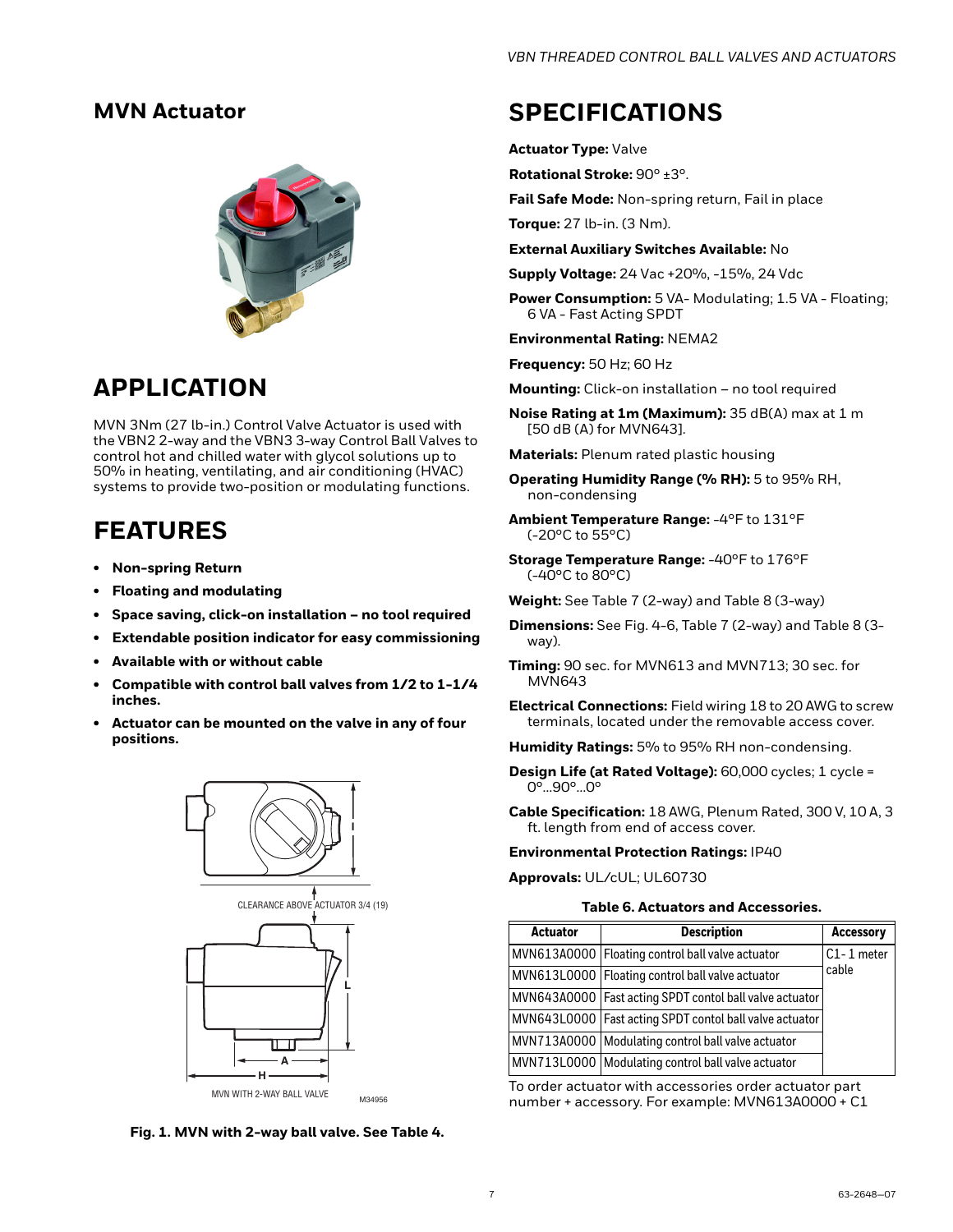### <span id="page-7-0"></span>**Non-Spring Return Direct Coupled Actuator**



## **APPLICATION**

This non-spring return direct-coupled damper actuator provides modulating or floating/2-position control for: air dampers, air handlers, ventilation flaps, louvers, and reliable control for air damper applications with up to 10 sq. ft./ 44lb.-in. (5 Nm) and 20 sq. ft./88 lb.-in. (10 Nm) (seal-less damper blades; air friction-dependent).

## **FEATURES**

- **Declutch for manual adjustment**
- **Adjustable mechanical end limits**
- **Access cover includes enclosed screw terminal strip (22 to 14 AWG) for electrical connections**
- **Models available with 3 foot 18 AWG color-coded cable**
- **Mountable in any orientation**
- **Function selection switch for selecting modulating (MN7505) or floating/2-position control (MN6105)**

## **SPECIFICATIONS**

**Actuator Type:** Damper; Valve

**Rotational Stroke:** 95° ±3 degrees

**Fail Safe Mode:** Non-spring return, Fail in place

**Torque:** 44 lb-in. (5 Nm)

**External Auxiliary Switches Available:** No

**Environmental Rating:** NEMA2

### **Frequency:** 50 Hz; 60 Hz

**Manual operation:** Declutch mechanism

**Mounting:** Direct coupled

#### **Maximum Noise Rating, Driving (dBA @ 1m):** 35

**Rotation to Open:** By switch

**Rotational Stroke Adjustment:** Dual Integral Adj. Stops (3 degree increments)

**Compatible Damper Shafts:** 1/4 to 1/2 in. square or 3/8 to 5/8 in. round (6 to 13 mm square or 8 to 16 mm round)

**Shaft Adapter Type:** U-bolt clamp

**Supply Voltage:** 24 Vac +20%, -15%, 24 Vdc

**Power Consumption:** 5 VA

**Materials:** Plenum rated plastic housing

**Ingress Protection Rating:** IP54

**Operating Humidity Range (% RH):** 5 to 95% RH, non-condensing

**Ambient Temperature Range:** -5°F to +140°F (-20°C to +60° C)

**Storage Temperature Range:** -22°F to +176°F  $(-30^{\circ}$ C to  $+80^{\circ}$ C)

**Weight:** 1 lb (0.45 kg)

**Includes:** Mounting bracket, screws, shaft adapter, watertight strain-relief cable fittings

**Comments:** Integral 1/2 in. NPSM conduit connection.

#### **Approvals:**

CE: 89/336/ECC, 73/23/EEC C-Tick: N314 Underwriters Laboratories, Inc.: UL873, Plenum Rated Canadian Underwriters Laboratories, Inc.: cUL C22.2 No. 24-93



**Fig. 2. Non-spring return direct coupled actuator dimensions diagram.**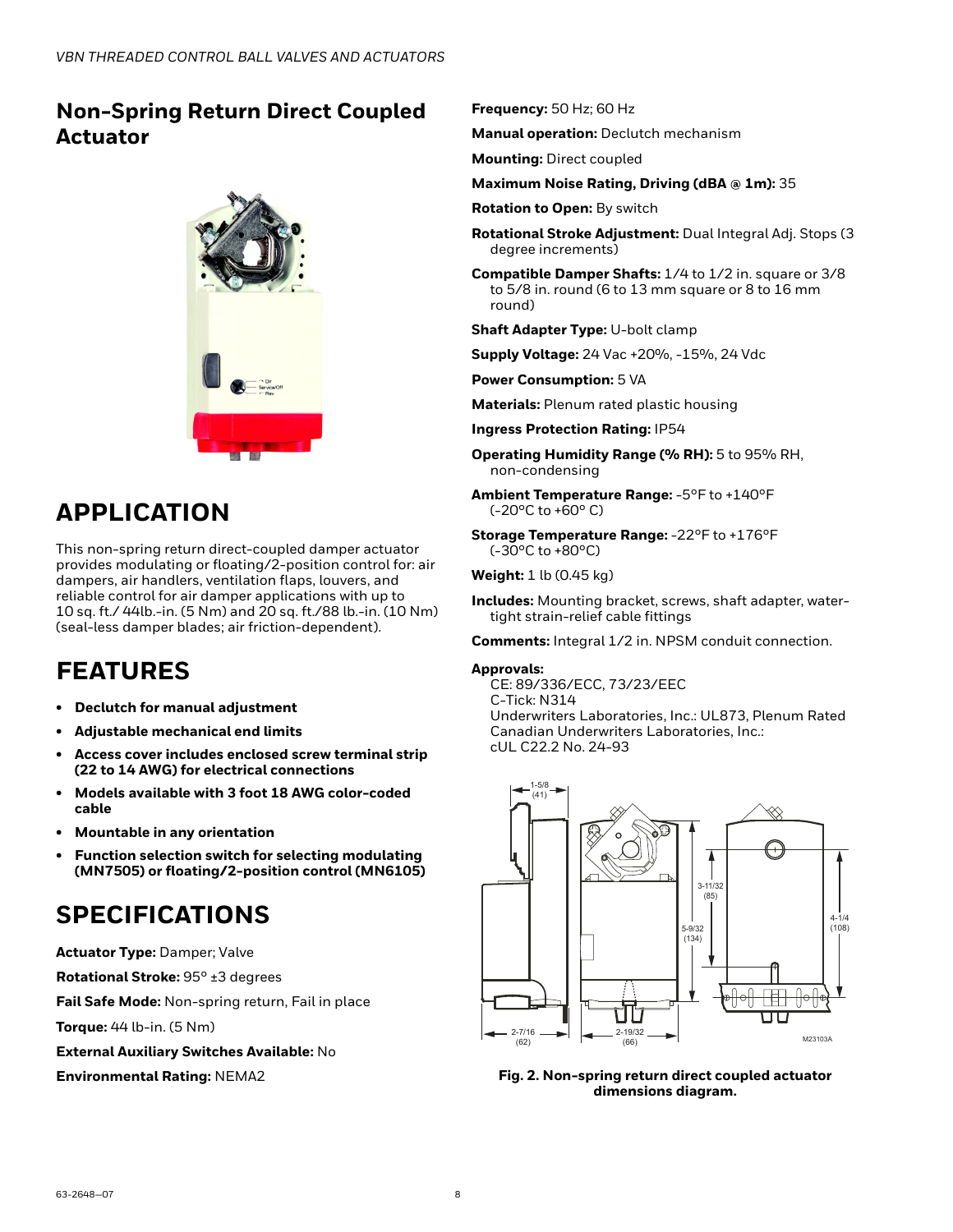### <span id="page-8-0"></span>**Spring Return 3 Nm Diamond**



### **APPLICATION**

MS7103 and MS3103 Spring Return Direct Coupled Actuators (DCA) are used within heating, ventilating and air-conditioning (HVAC) systems. They can drive a variety of quarter-turn, final control elements requiring spring return fail-safe operation.

## **FEATURES**

- **Brushless DC submotor with electronic stall protection**
- **Self-centering shaft adaptor (shaft coupling) for wide range of shaft sizes**
- **Fast test mode**
- **MS7103 models for use with 2-10 Vdc control**
- **MS3103 models for use with Sylk-enabled controllers**
- **Models available with two internal end switches**
- **Durable plastic housing with built-in mechanical end limits**
- **Spring return direction field selectable**
- **Shaft position indicator and scale**
- **UL (cUL) listed and CE compliant**
- **Plenum rated actuator and control/power cable**

### **SPECIFICATIONS**

**Actuator Type:** Damper; Valve **Rotational Stroke:** 95 ±3 degrees **Fail Safe Mode:** Spring Return **Torque:** 27 lb-in. (3 Nm) **Spring Return Torque:** 27 lb-in (3 Nm) **Spring Return Direction:** By orientation **External Auxiliary Switches Available:** No

#### **Cable Specification:**

- Power Cable: Plenum Rated, 3 ft (0.914 m) length from end of access cover, 18 AWG
- Switch Cable: Appliance Rated, 3 ft (0.914 m) length from end of access cover, 18 AWG

**Ingress Protection Rating:** IP54

**Environmental Rating:** NEMA 2

**Frequency:** 50 Hz; 60 Hz

**Mounting:** Direct Coupled

**Maximum Noise Rating, Driving (dBA @ 1m):** < 40

- **Maximum Noise Rating, Spring Return (dBA @ 1m):** < 65
- **Rotational Stroke Adjustment:** Mechanically limited 7.5 degree increments
- **Compatible Damper Shafts:** 3/8 to 3/4 in. round or 1/4 to 1/2 in. square (9 to 19 mm round or 6 to 13 mm square)

**Shaft Adapter Type:** U-bolt

**Materials:** Plenum rated plastic housing

- **Operating Humidity Range (% RH):** 5 to 95% RH, noncondensing
- **Ambient Operating Temperature:** -40 F to +150F (-40 C to +65 C)

**Shipping and Storage Temperature:** -40 F to +150F (-40 C to +65 C)

**Weight:** 1.7 lb (0.78 kg)

#### **Approvals**

UL60730 IEC 60730-1 and Part 2–4 UL1097 for Double Insulation CE Certification Low Voltage Directive 2014/35/EU CE EMC 2004/108/EC Switch cables are UL certified only



 $\bigwedge$  FOR 1/2 INCH SHAFT.

M37351

**Fig. 3. Dimensions in in. (mm).**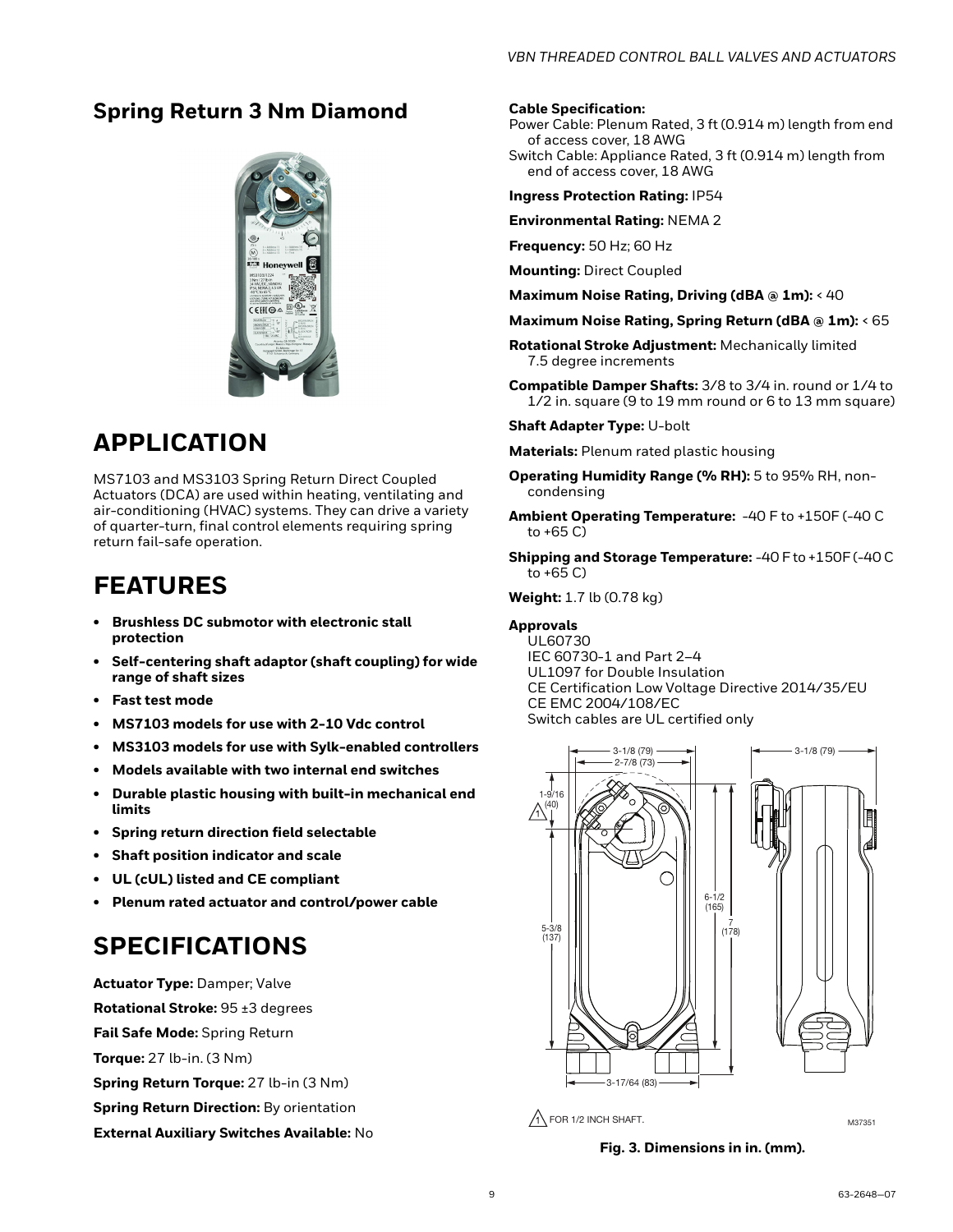### <span id="page-9-0"></span>**Spring Return Direct Coupled Actuator**



## **APPLICATION**

MS4105, MS7405, MS7505, and MS8105 Spring Return Direct Coupled Actuators (DCA) are used within heating, ventilating, and air-conditioning (HVAC) systems. They can drive a variety of quarter-turn, final control elements requiring spring return fail-safe operation.

## **FEATURES**

- **Brushless DC submotor with electronic stall protection on all models**
- **Self-centering shaft adaptor (shaft coupling) for wide range of shaft sizes**
- **Access cover includes enclosed screw terminal strip (22 to 14 AWG) for electrical connections.**
- **Models available with 3 foot 18 AWG color-coded cable**
- **Durable plastic housing with built-in mechanical end limits**
- **Spring return direction field selectable**
- **Shaft position indicator and scale**
- **UL (cUL) listed and CE compliant**
- **All models are plenum rated per UL873**

## **SPECIFICATIONS**

**Actuator Type:** Damper; Valve **Rotational Stroke:** 95 ±3 degrees **Fail Safe Mode:** Spring Return **Torque:** 44 lb-in. (5 Nm)

**Spring Return Torque:** 44 lb-in. (5 Nm)

**Spring Return Direction:** By orientation

**External Auxiliary Switches Available:** No

**Environmental Rating:** NEMA2

**Frequency:** 50 Hz; 60 Hz

**Mounting:** Direct Coupled

**Maximum Noise Rating, Holding (dBA @ 1m):** 20 (no audible noise)

**Maximum Noise Rating, Driving (dBA @ 1m):** 50

**Rotation to Open:** By switch

**Supply Voltage:** 24 Vac +20%, -15%, 24 Vdc

**Power Consumption:** 5 VA

- **Rotational Stroke Adjustment:** Mechanically limited 5 degree increments
- **Compatible Damper Shafts:** 1/4 to 1/2 in. square or 3/8 to 5/8 in. round (6 to 13 mm square or 9 to 16 mm round)
- **Shaft Adapter Type:** Self-centering clamping

**Materials:** Plenum rated plastic housing

- **Operating Humidity Range (% RH):** 5 to 95% RH, noncondensing
- **Ambient Temperature Range:** -40°F to +150°F (-40°C to +65°C) for two-position actuators only
- **Storage Temperature Range:** -40°F to +150°F (-40°C to +65°C)

**Weight:** 3.5 lb. (1.6 kg)

**Includes:** Mounting bracket, self-centering shaft adapter

#### **Approvals:**

CE: EMC 2004/108/EC; Certification Low Voltage Directive 2006/95/EC; IEC 60730-1 and Part 2-14 C-Tick: N314

Underwriters Laboratories, Inc.: UL873

Canadian Underwriters Laboratories, Inc.: cUL C22.2 No. 24-93



**Fig. 4. Spring return direct coupled actuator dimensions diagram.**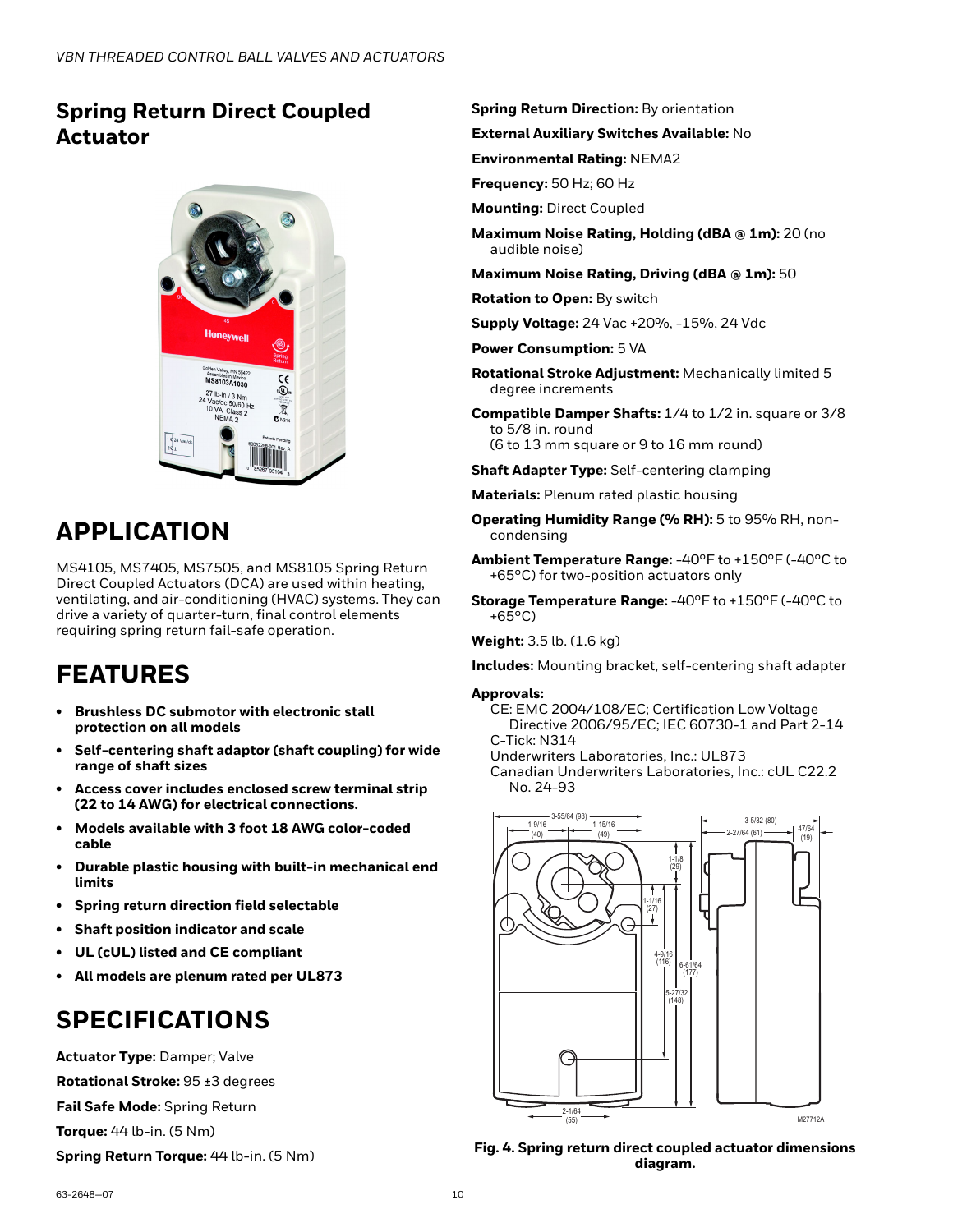

**Fig. 5. 2-way ball valve dimensions for models with MN and MS actuators. See Table 7.**



**Fig. 6. 3-way ball valve dimensions for models with MN and MS actuators. See Table 8.**



**Fig. 7. MVN actuator with 2-way and 3-way ball valve dimensions in inches (millimeters). See Table 7 and Table 8.**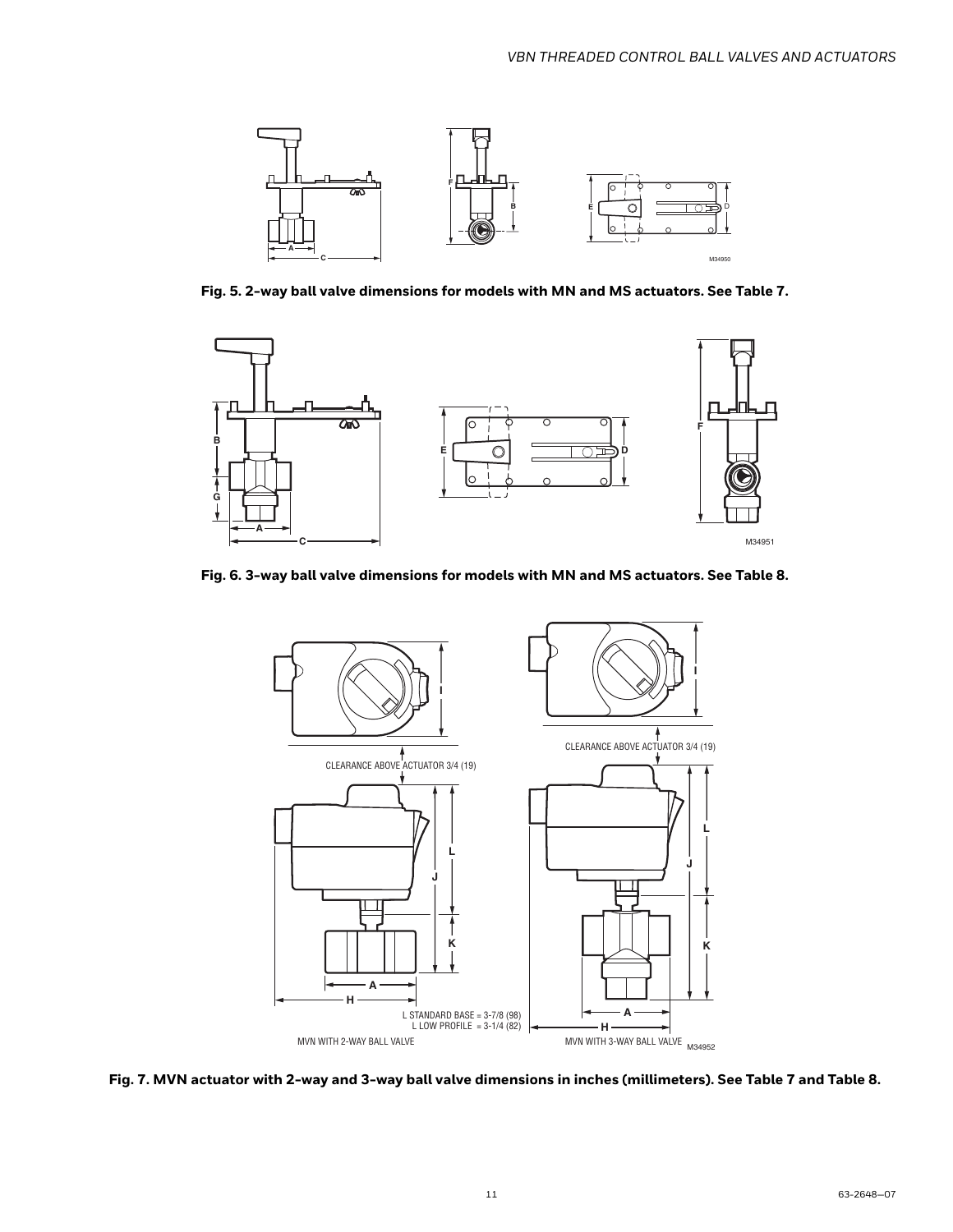|                  | <b>Pipe Size</b> |                   |                                                              | MVN. MN. AND MS ACTUATORS WITH 2-WAY BALL VALVE<br>Dimensions in in. (mm) |                      |                                  |                        |                             |                                                 |                        |       | Weight<br>(valve        | <b>Replacement</b>     |                        |                        |                  |                             |
|------------------|------------------|-------------------|--------------------------------------------------------------|---------------------------------------------------------------------------|----------------------|----------------------------------|------------------------|-----------------------------|-------------------------------------------------|------------------------|-------|-------------------------|------------------------|------------------------|------------------------|------------------|-----------------------------|
| In.              | (DN)             | Code              | $c_v$<br><b>Designators</b>                                  | A                                                                         | B                    | C                                | D                      | E                           | Fms <sup>a</sup>                                | $Fmn^b$                | н     | ı                       |                        | $(w/std)$ (w/low)      | Κ                      | only)<br>lbs.    | <b>Stem</b><br>Assembly**   |
| 1/2              | 15               |                   | VBN2A 0.38, 0.68, 1.30.<br>2.00, 2.60, 4.70,<br>8.00, 11.70* | $2 - 3/8$<br>(60)                                                         | $3 - 7/16$<br>(87)   | $6 - 5/8$<br>(168)               | 3<br>(76)              | 4<br>$(102)$ $(206)$        | $8 - 1/8$                                       | $6 - 7/8$<br>(175)     | (116) | $4-9/16$ 2-3/16<br>(71) | $5 - 7/16$<br>(139)    | $4-$<br>13/16<br>(123) | $1 - 5/8$<br>(41)      | $\mathbf{1}$     | 5112-19<br>5112-22 (SS)     |
| $\overline{3/4}$ | 20               | VBN2B             | 0.31, 0.63, 1.20,<br>2.50, 4.30, 7.40,<br>14.70*             | $2 - 3/8$<br>(60)                                                         | $3 - 7/16$<br>(87)   | $6 - 7/16$<br>(164)              | $\overline{3}$<br>(76) | 4                           | $8 - 1/8$<br>$(102)$ $(206)$                    | $6 - 7/8$<br>(175)     |       |                         | $5 - 7/16$ 4-<br>(139) | 13/16<br>(123)         | $1 - 5/8$<br>(41)      | $\mathbf{1}$     |                             |
|                  |                  |                   | 10.10, 29.00*                                                | $2 - 5/8$<br>(67)                                                         | $3 - 11/16$<br>(94)  | $6 - 1/2$<br>(165)               | 3<br>(76)              | 4                           | $8 - 5/16$<br>$(102)$ $(211)$                   | $7 - 1/16$<br>(180)    |       |                         | $5 - 5/8$<br>(143)     | 5(127)                 | $1 -$<br>13/16<br>(45) | $\mathbf{1}$     |                             |
| $\overline{1}$   | 25               | <b>VBN2C 9.00</b> |                                                              | $3 - 3/4$<br>(95)                                                         | $3 - 11/16$<br>(94)  | $7 - 1/16$<br>(179)              | $\overline{3}$<br>(76) | 4                           | $8 - 5/16$<br>$(102)$ $(211)$                   | $7 - 1/16$<br>(180)    |       |                         | $5 - 5/8$<br>(143)     | $5(127)$ 1-            | 13/16<br>(45)          | $\mathbf{1}$     |                             |
|                  |                  |                   | 4.40.15.30.<br>26.00.44.00.<br>$54.00*$                      | $3 - 1/16$<br>(77)                                                        | $3 - 15/16$<br>(100) | $6 - 3/4$<br>(171)               | 3<br>(76)              | 4                           | $8-$<br>$(102)$ 11/16<br>(221)                  | $7 - 7/16$<br>(189)    |       |                         | $6(153)$ 5-3/8         | (137)                  | $2 - 3/16$<br>(55)     | 1.4              | 5112-20<br>5112-23 (SS)     |
| $1 - 1/4$        | $\overline{32}$  |                   | VBN2D 4.40, 8.30,<br>14.90, 25.00,<br>$41.00*$               | 3(76)                                                                     | $3 - 15/16$<br>(100) | $6-$<br>11/16<br>(170)           | 3                      | 4                           | $\overline{8}$<br>$(76)$ $(102)$ 11/16<br>(221) | $7 - 7/16$<br>(189)    |       |                         | 6<br>(152)             | $5 - 3/8$<br>(137)     | $2 - 1/8$<br>(54)      | 1.4              |                             |
|                  |                  |                   | 37.00, 102.00*                                               | $3 - 5/8$<br>(92)                                                         | $4 - 7/16$<br>(113)  | (178)                            | 3<br>(76)              | 4                           | $9 - 1/16$<br>$(102)$ $(231)$                   | $7-$<br>13/16<br>(198) |       |                         | $6 - 3/8$<br>(162)     | $5 - 3/4$<br>(146)     | $2 - 9/16$<br>(64)     | 2.4              |                             |
| $1 - 1/2$        | 40               |                   | VBN2E 23.00, 30.00,<br>74.00*                                | $3 - 7/16$<br>(87)                                                        | $3 - 15/16$<br>(100) | $\overline{6}$<br>15/16<br>(176) | 3<br>(76)              | 4                           | $9 - 1/16$<br>$(102)$ $(231)$                   | $7-$<br>13/16<br>(198) |       |                         |                        |                        |                        | 2.4              |                             |
|                  |                  |                   | 41.00, 172.00*                                               | $4 - 1/16$<br>(103)                                                       | $5 - 3/16$<br>(132)  | $7 - 1/16$<br>(179)              | $\overline{3}$<br>(76) | 4<br>$(102)$ $(225)$        | $8 - 7/8$                                       | $7 - 5/8$<br>(194)     |       |                         |                        |                        |                        | $\overline{3.2}$ | $5112 - 21$<br>5112-24 (SS) |
| $\overline{2}$   | 50               |                   | VBN2F 42.00, 108.00*                                         | 4(101)                                                                    | $3 - 3/4$<br>(95)    | $7 - 3/16$<br>(183)              | $\overline{3}$         | 4<br>$(76)$ $(102)$ $(225)$ | $8 - 7/8$                                       | $7 - 5/8$<br>(194)     |       |                         |                        |                        |                        | 3.2              |                             |
|                  |                  |                   | 57.00, 71.00,<br>100.00, 210.00,<br>266.00*                  | $4 - 15/16$<br>(125)                                                      | $4 - 1/16$<br>(103)  | $7 - 7/16$<br>(188)              | 3                      | 4<br>$(76)$ $(102)$ $(267)$ | $10-1/2$                                        | $9 - 1/4$<br>(235)     |       |                         |                        |                        |                        | 5                |                             |
| $2 - 1/2$        | 65               |                   | VBN2G 45.00, 55.00,<br>72.00, 101.00,<br>162.00, 202.00*     | $5 - 5/16$<br>(135)                                                       | $4 - 1/16$<br>(103)  | $7 - 9/16$<br>(192)              | 3<br>(76)              | 4                           | $10 - 1/2$<br>$(102)$ $(267)$                   | $9 - 1/4$<br>(235)     |       |                         |                        |                        |                        | $\overline{5.5}$ |                             |
| 3                | 80               |                   | VBN2H 49.00, 63.00,<br>82.00.124.00.<br>145.00*              | 5(127)                                                                    | $5 - 7/8$<br>(149)   | $7-$<br>11/16<br>(196)           | 3                      | 4                           | $10-$<br>$(76)$ $(102)$ 11/16<br>(271)          | $9 - 7/16$<br>(240)    |       |                         |                        |                        |                        | 5.9              |                             |

### **Table 7. VBN2 dimensions in inches (millimeters).**

 $a$  For models using the MS direct coupled actuator.

<sup>b</sup> For models using the MN direct coupled actuator.

\* Indicates full port valve: no flow characterizing insert.

\*\* Replacement stems available in brass or stainless steel—use accordingly to valve part number.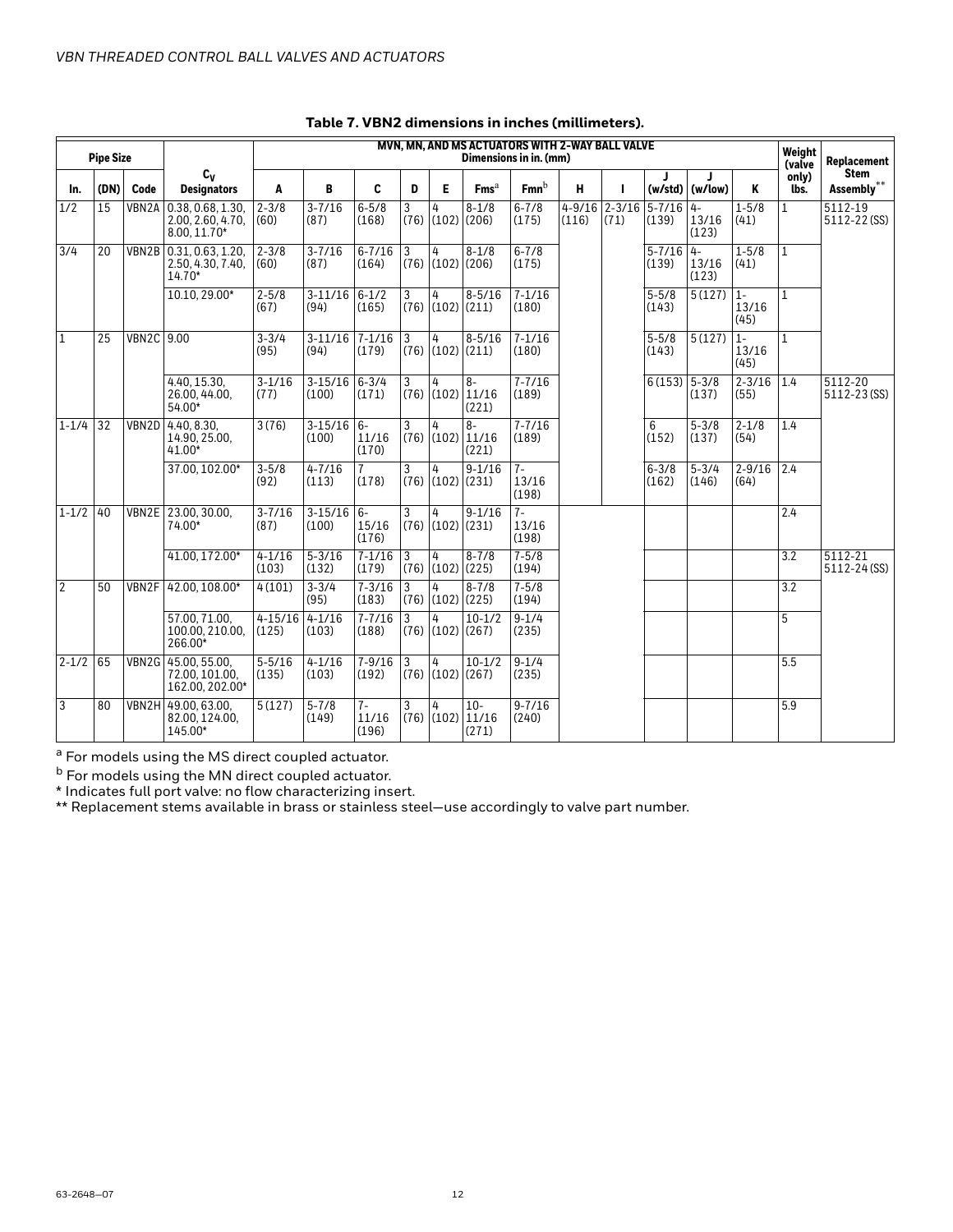|                | rapie o. v Drio umnensions in inches (militimeters). |       |                                                                     |                     |                          |                            |            |                             |                                                 |                                |                      |       |                      |                             |                           |                         |                  |                                |
|----------------|------------------------------------------------------|-------|---------------------------------------------------------------------|---------------------|--------------------------|----------------------------|------------|-----------------------------|-------------------------------------------------|--------------------------------|----------------------|-------|----------------------|-----------------------------|---------------------------|-------------------------|------------------|--------------------------------|
|                | <b>Pipe Size</b>                                     |       |                                                                     |                     |                          |                            |            |                             | MVN, MN, AND MS ACTUATORS WITH 3-WAY BALL VALVE | Dimensions in in. (mm)         |                      |       |                      |                             |                           |                         | Weight<br>(valve | Replacement                    |
| In.            | (DN)                                                 | Code  | $C_V$ Designators                                                   | A                   | В                        | C                          | D          | E                           | Fms <sup>a</sup>                                | $Fmn^b$                        | G                    | н     |                      |                             | $(w / std)$ $(w / low)$   | ĸ                       | only)<br>lbs.    | <b>Stem</b><br><b>Assembly</b> |
| 1/2            | 15                                                   |       | VBN3A 0.33, 0.59, 1.00, 3-1/2<br>$2.40, 4.30, 8.00$ (89)            |                     | $3 - 5/16$<br>(84)       | 7(178)                     | 3<br>(76)  | 4<br>$(102)$ $(238)$        | $9 - 3/8$                                       | $8 - 1/8$<br>(206)             | $2 - 3/8$ 4-<br>(60) | 9/16  | $2 -$<br>13/16 (170) | 6-11/16 6-1/16              | (154)                     | $2 - 7/8$<br>(72)       | 2.4              | 5112-19                        |
| 3/4            | 20                                                   |       | VBN3B 0.40, 0.66, 1.30, 2-13/16<br>2.40, 3.80, 7.00, (71)<br>11.00* |                     | $3 - 5/16$<br>(84)       | $6 - 1/2$<br>(165)         | 3<br>(76)  | 4<br>(102)(224)             | $8 - 13/16$                                     | $7 - 9/16$<br>(192)            | 2(51)                | (116) | (71)                 | $6 - 1/8$<br>(156)          | $\sqrt{5} - 1/2$<br>(140) | $2 - 5/16$ 2<br>(58)    |                  |                                |
| $\overline{1}$ | 25                                                   |       | VBN3C 0.40.0.65.1.30. 3-13/16 3-5/16<br>2.30, 3.50                  | (97)                | (84)                     | $7 - 5/16$<br>(185)        | 3<br>(76)  | 4<br>$(102)$ $(241)$        | $9 - 1/2$                                       | $8 - 1/4$<br>(210)             | $2 - 3/4$<br>(70)    |       |                      | $6-13/16$ $6-3/16$<br>(173) | (157)                     | 3(75)                   | 2.8              |                                |
|                |                                                      |       | 8.60, 22.00                                                         | 3(76)               | 3-13/16 6-13/16<br>(97)  | (173)                      | T3<br>(76) | 4<br>$(102)$ $(249)$        | $9 - 13/16$                                     | $\sqrt{8-9/16}$<br>(217)       | $2 - 5/8$<br>(67)    |       |                      | $7 - 1/8$<br>(181)          | $\sqrt{6-1/2}$<br>(165)   | $3 - 5/16$ 2.6<br>(83)  |                  | 5112-20                        |
|                |                                                      |       | 4.50, 14.90,<br>31.00                                               | $4 - 5/16$<br>(114) | 4 (102)                  | $7 - 13/16$<br>(198)       | 3<br>(76)  | 4                           | $10 -$<br>$(102)$ 13/16<br>(275)                | $9 - 9/16$<br>(243)            | $3 - 1/4$<br>(83)    |       |                      | $8 - 1/8$<br>(206)          | $7 - 1/2$<br>(191)        | $4 - 5/16$ 3.3<br>(109) |                  |                                |
| $1 - 1/4$ 32   |                                                      | VBN3D | 4.10, 8.70,<br>19.40*                                               | 3(76)               | (97)                     | 3-13/16 6-13/16 3<br>(173) | (76)       | 4<br>$(102)$ $(249)$        | $9 - 13/16$                                     | $8 - 9/16$<br>(217)            | $2 - 1/2$<br>(64)    |       |                      | $7 - 1/8$<br>(181)          | $6 - 1/2$<br>(165)        | $3 - 5/16$ 2.5<br>(83)  |                  |                                |
|                |                                                      |       | 12.70, 27.00,<br>34.00*                                             | $3 - 5/8$<br>(91)   | 4(102)                   | $7 - 5/16$<br>(185)        | (76)       | 4<br>$(102)$ $(262)$        | $10 - 5/16$                                     | $\sqrt{9}-1/16$<br>(230)       | $2 - 3/4$<br>(70)    |       |                      | $7 - 5/8$<br>(194)          | 7(178)                    | $3-$<br>13/16<br>(96)   | 2.8              |                                |
| $1 - 1/2$ 40   |                                                      |       | VBN3E 4.00, 8.30.<br>13.40, 32.00*                                  | $4 - 5/16$<br>(114) | 4(102)                   | $7 - 13/16$ 3<br>(198)     | (76)       | 4                           | $10 -$<br>$(102)$ 13/16<br>(275)                | $9 - 9/16$<br>(243)            | $3 - 1/4$<br>(83)    |       |                      |                             |                           |                         | 3.3              |                                |
|                |                                                      |       | 24.00, 61.00                                                        | 4(102)              | $4 - 1/2$<br>(114)       | $7 - 5/16$<br>(185)        | 3<br>(76)  | 4<br>(102)                  | 11 (279)                                        | $9 - 3/4$<br>(248)             | $3 - 1/4$<br>(83)    |       |                      |                             |                           |                         | 3.3              | 5112-21                        |
| $\overline{2}$ | 50                                                   |       | VBN3F 24.00, 38.00,<br>57.00                                        | 4(102)              | $4 - 1/2$<br>(114)       | $7 - 5/16$<br>(185)        | 3<br>(76)  | 4<br>(102)                  | 11(279)                                         | $9 - 3/4$<br>(248)             | $3 - 1/4$<br>(83)    |       |                      |                             |                           |                         | 3.3              |                                |
|                |                                                      |       | 83.00.109.00                                                        | 5(127)              | 5-13/16 7-13/16<br>(147) | (198)                      | 3<br>(76)  | 4<br>$(102)$ $(313)$        |                                                 | 12-5/16 11-1/16 3-3/4<br>(281) | (95)                 |       |                      |                             |                           |                         | 3.8              |                                |
| $2 - 1/2$ 65   |                                                      |       | VBN3G 38.00, 74.00,<br>100.00                                       | 5(127)              | 5-13/16 7-13/16<br>(147) | (198)                      | 3          | 4<br>$(76)$ $(102)$ $(313)$ | 12-5/16                                         | $11 - 1/16$ 3-3/4<br>(281)     | (95)                 |       |                      |                             |                           |                         | 3.8              |                                |

### **Table 8. VBN3 dimensions in inches (millimeters).**

a For models using the MS direct coupled actuator.

<sup>b</sup> For models using the MN direct coupled actuator.

\* Indicates full A-port: no flow characterizing insert.

### **Rangeability**

Rangeability is a measure of a valve's controllability. It is a measured property and is expressed as the ratio of a valve's maximum flow rate to its minimum controllable flow rate.

|                   | $C_V$        | 0.38  | 0.68    | 1.30  | 2.00    | 2.30   | 4.70    | 8.00   | 11.70 |       |
|-------------------|--------------|-------|---------|-------|---------|--------|---------|--------|-------|-------|
| VBN2A             | Rangeability | 41    | 17      | 52    | $\star$ | 321    | 159     | 390    | 251   |       |
|                   | $C_V$        | 0.31  | 0.63    | 1.20  | 2.50    | 4.30   | 7.40    | 10.10  | 14.70 | 29.00 |
| VBN2B             | Rangeability | 41    | 17      | 52    | 321     | 159    | $\star$ | 390    | 251   | 1503  |
|                   | $C_V$        | 4.40  | 9.00    | 15.30 | 26.00   | 44.00  | 54.00   |        |       |       |
| VBN <sub>2C</sub> | Rangeability | 159   | 390     | 1040  | 484     | 1263   | 1207    |        |       |       |
|                   | $C_V$        | 4.40  | 8.30    | 14.90 | 25.00   | 37.00  | 41.00   | 102.00 |       |       |
| VBN2D             | Rangeability | 159   | 390     | 1040  | $\star$ | 484    | 1207    | 1263   |       |       |
|                   | $C_V$        | 23.00 | 30.00   | 41.00 | 74.00   | 172.00 |         |        |       |       |
| VBN2E             | Rangeability | 484   | $\star$ | 603   | 1263    | 558    |         |        |       |       |
|                   | $C_V$        | 42.00 | 57.00   | 71.00 | 100.00  | 108.00 | 210.00  | 266.00 |       |       |
| VBN2F             | Rangeability | 603   | $\star$ | 287   | $\star$ | 558    | 750     | 877    |       |       |
|                   | Cv           | 45.00 | 55.00   | 72.00 | 101.00  | 162.00 | 202.00  |        |       |       |
| VBN <sub>2G</sub> | Rangeability | 250   | $\star$ | 287   | 558     | 750    | 877     |        |       |       |
|                   | Cv           | 49.00 | 63.00   | 82.00 | 124.00  | 145.00 |         |        |       |       |
| VBN2H             | Rangeability | 250   | 287     | 558   | 750     | 877    |         |        |       |       |

Table 9. 2-way available C<sub>V</sub> and Rangeability.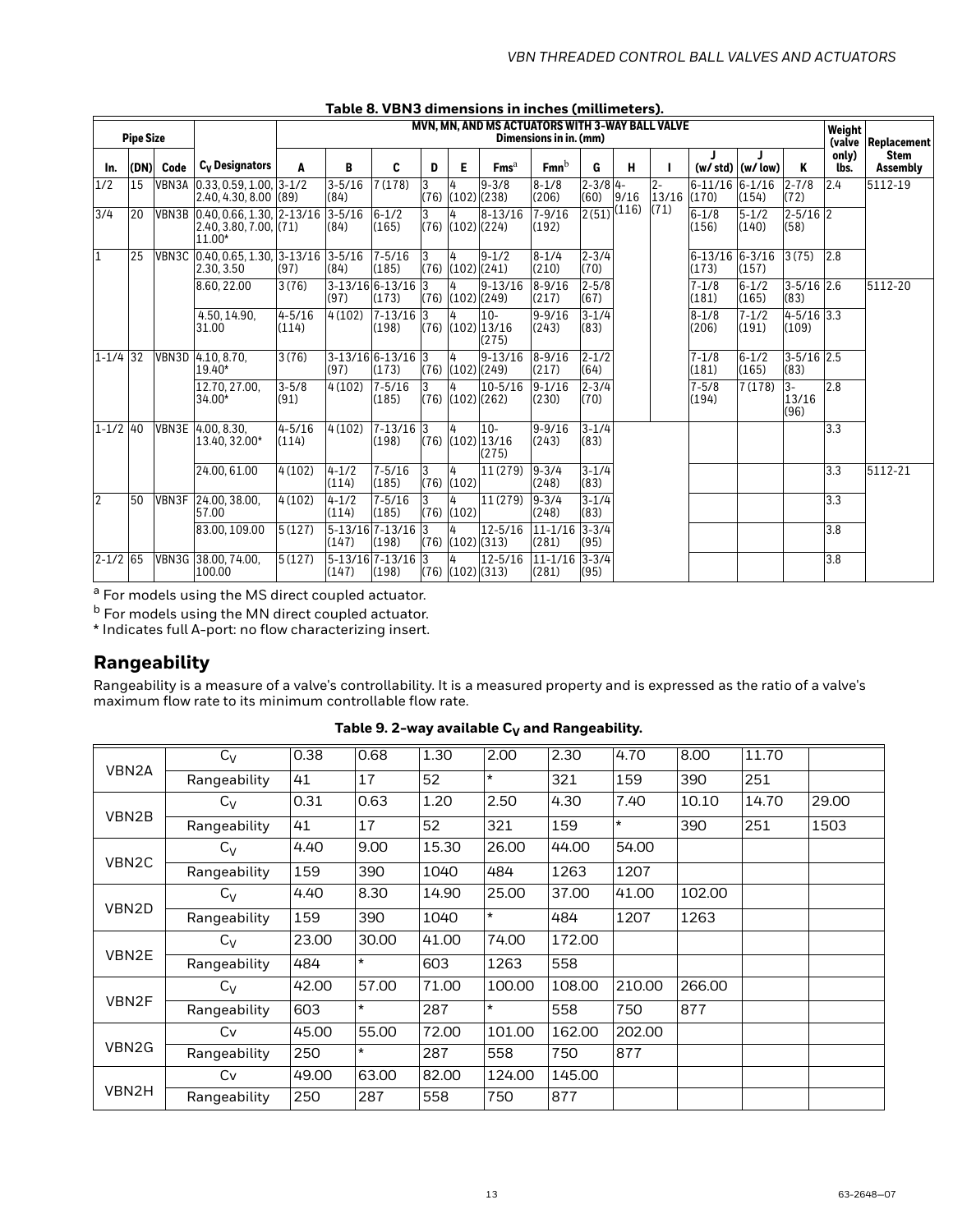### **Effective C<sub>V</sub>**

For effective  $C_V$ s for Honeywell control ball valves when used with pipe reducers, refer to [Table 10](#page-13-0) and [11](#page-13-1).

<span id="page-13-0"></span>

| Table 10. Effective $C_{V}$ s Using Pipe Reducers (Two-way). |  |  |  |
|--------------------------------------------------------------|--|--|--|
|--------------------------------------------------------------|--|--|--|

|                      | Effective $C_V^a$      |            |             |             |             |            |             |             |            |           |  |  |
|----------------------|------------------------|------------|-------------|-------------|-------------|------------|-------------|-------------|------------|-----------|--|--|
| Valve<br><b>Size</b> | <b>Pipe Size (NPT)</b> |            |             |             |             |            |             |             |            |           |  |  |
| (in.)                | $1/2$ "                | 3/4"       | 1"          | $1 - 1/4"$  | $1 - 1/2$   | 2"         | $2 - 1/2"$  | 3"          | 4"         | 5"        |  |  |
|                      | 0.38                   | 0.38       | 0.38        | 0.38        |             |            |             |             |            |           |  |  |
|                      | 0.68                   | 0.68       | 0.68        | 0.68        |             |            |             |             |            |           |  |  |
|                      | 1.3                    | 1.3        | 1.3         | 1.3         |             |            |             |             |            |           |  |  |
| 1/2"                 | 2.0                    | 2.0        | 1.9         | 1.9         |             |            |             |             |            |           |  |  |
|                      | 2.6                    | 2.5        | 2.5         | 2.4         |             |            |             |             |            |           |  |  |
|                      | 4.7<br>8.0             | 4.3<br>6.5 | 4.1<br>5.7  | 3.9<br>5.4  |             |            |             |             |            |           |  |  |
|                      | 11.7                   | 7.9        | 6.7         | 6.2         |             |            |             |             |            |           |  |  |
|                      |                        | 0.31       | 0.31        | 0.31        | 0.31        |            |             |             |            |           |  |  |
|                      |                        | 0.63       | 0.63        | 0.63        | 0.63        |            |             |             |            |           |  |  |
|                      |                        | 1.2        | 1.2         | 1.2         | 1.2         |            |             |             |            |           |  |  |
|                      |                        | 2.5        | 2.5         | 2.5         | 2.5         |            |             |             |            |           |  |  |
| 3/4"                 |                        | 4.3        | 4.3         | 4.2         | 4.2         |            |             |             |            |           |  |  |
|                      |                        | 7.4        | 7.2         | 6.4         | 6.8         |            |             |             |            |           |  |  |
|                      |                        | 10.1       | 9.6         | 9.1         | 8.8         |            |             |             |            |           |  |  |
|                      |                        | 14.7       | 7.1         | 6.5         | 6.2         |            |             |             |            |           |  |  |
|                      |                        | 29         | 21.1        | 17.1        | 15.4        |            |             |             |            |           |  |  |
|                      |                        |            | 4.4         | 4.4         | 4.4         | 4.4        | 4.4         | 4.3         |            |           |  |  |
|                      |                        |            | 9.0<br>15.3 | 8.9<br>14.9 | 8.8<br>14.4 | 8.7        | 8.6<br>13.5 | 8.6<br>13.4 |            |           |  |  |
| 1"                   |                        |            | 26          | 24          | 22          | 13.8<br>20 | 19          | 19          |            |           |  |  |
|                      |                        |            | 44          | 37          | 31          | 26         | 24          | 23          |            |           |  |  |
|                      |                        |            | 54          | 42          | 34          | 28         | 26          | 25          |            |           |  |  |
|                      |                        |            |             | 4.4         | 4.4         | 4.4        | 4.4         | 4.4         | 4.4        |           |  |  |
|                      |                        |            |             | 8.3         | 8.3         | 8.2        | 8.2         | 8.2         | 8.1        |           |  |  |
|                      |                        |            |             | 14.9        | 14.8        | 14.5       | 14.3        | 14.2        | 14.0       |           |  |  |
| $1 - 1/4"$           |                        |            |             | 25          | 25          | 23         | 22          | 22          | 22         |           |  |  |
|                      |                        |            |             | 37          | 35          | 31         | 30          | 29          | 28         |           |  |  |
|                      |                        |            |             | 41          | 39          | 34         | 32          | 31          | 29         |           |  |  |
|                      |                        |            |             | 102         | 79          | 53         | 46          | 42          | 39         |           |  |  |
|                      |                        |            |             |             | 23          | 22         | 22          | 22          | 22         | 21        |  |  |
|                      |                        |            |             |             | 30          | 29         | 28          | 28          | 27         | 27        |  |  |
| 1-1/2"               |                        |            |             |             | 41          | 39         | 37          | 36          | 35         | 34        |  |  |
|                      |                        |            |             |             | 74<br>172   | 64<br>101  | 56<br>77    | 52<br>67    | 48<br>60   | 47<br>57  |  |  |
|                      |                        |            |             |             |             | 42         | 41          | 41          | 40         | 40        |  |  |
|                      |                        |            |             |             |             | 57         | 56          | 54          | 52         | 51        |  |  |
|                      |                        |            |             |             |             | 71         | 69          | 65          | 62         | 61        |  |  |
| 2"                   |                        |            |             |             |             | 100        | 94          | 87          | 79         | 72        |  |  |
|                      |                        |            |             |             |             | 108        | 100         | 92          | 83         | 79        |  |  |
|                      |                        |            |             |             |             | 210        | 165         | 135         | 111        | 102       |  |  |
|                      |                        |            |             |             |             | 266        | 190         | 146         | 117        | 106       |  |  |
| $2 - 1/2"$           |                        |            |             |             |             |            | 45          | 44          | 43         | 42        |  |  |
|                      |                        |            |             |             |             |            | 55          | 53          | 51         | 50        |  |  |
|                      |                        |            |             |             |             |            | 72          | 67          | 63         | 61        |  |  |
|                      |                        |            |             |             |             |            | 101         | 88          | 80         | 76        |  |  |
|                      |                        |            |             |             |             |            | 162         | 119         | 101<br>109 | 94        |  |  |
|                      |                        |            |             |             |             |            | 202         | 132<br>49   | 46         | 101<br>45 |  |  |
|                      |                        |            |             |             |             |            |             | 63          | 57         | 55        |  |  |
| 3"                   |                        |            |             |             |             |            |             | 82          | 69         | 67        |  |  |
|                      |                        |            |             |             |             |            |             | 124         | 90         | 85        |  |  |
|                      |                        |            |             |             |             |            |             | 145         | 97         | 91        |  |  |

<span id="page-13-1"></span>

| Table 11. Effective ${\sf C_V}$ s Using Pipe Reducers (Three-way) |  |
|-------------------------------------------------------------------|--|

|                             | Effective $C_V^a$      |      |      |                         |      |      |            |      |      |    |  |  |
|-----------------------------|------------------------|------|------|-------------------------|------|------|------------|------|------|----|--|--|
| <b>Valve</b><br><b>Size</b> | <b>Pipe Size (NPT)</b> |      |      |                         |      |      |            |      |      |    |  |  |
| (in.)                       | 1/2"                   | 3/4" | 1"   | $1 - 1/4$ " $1 - 1/2$ " |      | 2"   | $2 - 1/2"$ | 3"   | 4"   | 5" |  |  |
| 1/2"                        | 0.33                   | 0.33 | 0.30 | 0.30                    |      |      |            |      |      |    |  |  |
|                             | 0.59                   | 0.59 | 0.60 | 0.60                    |      |      |            |      |      |    |  |  |
|                             | 1.0                    | 1.0  | 1.0  | 1.0                     |      |      |            |      |      |    |  |  |
|                             | 2.4                    | 2.4  | 2.3  | 2.3                     |      |      |            |      |      |    |  |  |
|                             | 4.3                    | 4.3  | 4.0  | 3.8                     |      |      |            |      |      |    |  |  |
|                             | 8.0                    | 8.0  | 7.9  | 5.7                     |      |      |            |      |      |    |  |  |
|                             |                        | 0.40 | 0.40 | 0.40                    | 0.40 |      |            |      |      |    |  |  |
|                             |                        | 0.66 | 0.66 | 0.66                    | 0.66 |      |            |      |      |    |  |  |
| 3/4"                        |                        | 1.3  | 1.3  | 1.3                     | 1.3  |      |            |      |      |    |  |  |
|                             |                        | 2.4  | 2.4  | 2.4                     | 2.4  |      |            |      |      |    |  |  |
|                             |                        | 3.8  | 3.8  | 3.7                     | 3.7  |      |            |      |      |    |  |  |
|                             |                        | 11.0 | 10.4 | 9.78                    | 9.4  |      |            |      |      |    |  |  |
|                             |                        | 0.40 | 0.40 | 0.40                    | 0.40 | 0.40 | 0.40       | 0.40 |      |    |  |  |
|                             |                        | 0.65 | 0.65 | 0.65                    | 0.65 | 0.65 | 0.65       | 0.65 |      |    |  |  |
|                             |                        | 1.3  | 1.3  | 1.3                     | 1.3  | 1.3  | 1.3        | 1.3  |      |    |  |  |
|                             |                        | 2.3  | 2.3  | 2.3                     | 2.3  | 2.3  | 2.3        | 2.3  |      |    |  |  |
| 1"                          |                        | 3.5  | 3.5  | 3.5                     | 3.5  | 3.5  | 3.5        | 3.5  |      |    |  |  |
|                             |                        | 4.5  | 4.5  | 4.5                     | 4.5  | 4.5  | 4.4        | 4.4  |      |    |  |  |
|                             |                        | 8.6  | 8.6  | 8.5                     | 8.4  | 8.3  | 8.2        | 8.2  |      |    |  |  |
|                             |                        | 14.9 | 14.9 | 14.6                    | 14.1 | 13.5 | 13.3       | 13.1 |      |    |  |  |
|                             |                        | 22   | 22   | 21                      | 20   | 18.0 | 18.0       | 17.0 |      |    |  |  |
|                             |                        | 31   | 31   | 28                      | 25   | 22   | 21         | 21   |      |    |  |  |
|                             |                        |      |      | 4.1                     | 4.0  | 4.0  | 4.0        | 4.0  | 4.0  |    |  |  |
|                             |                        |      |      | 7.7                     | 7.7  | 7.6  | 7.6        | 7.6  | 7.6  |    |  |  |
|                             |                        |      |      | 8.7                     | 8.6  | 8.6  | 8.5        | 8.5  | 8.5  |    |  |  |
| $1 - 1/4"$                  |                        |      |      | 12.7                    | 12.6 | 12.4 | 12.3       | 12.2 | 12.2 |    |  |  |
|                             |                        |      |      | 19                      | 19   | 19   | 18.1       | 17.9 | 17.6 |    |  |  |
|                             |                        |      |      | 27                      | 26   | 25   | 24         | 23   | 23   |    |  |  |
|                             |                        |      |      | 34                      | 33   | 30   | 28         | 27   | 27   |    |  |  |
|                             |                        |      |      |                         | 4.0  | 4.0  | 4.0        | 4.0  | 4.0  |    |  |  |
| $1 - 1/2"$                  |                        |      |      |                         | 8.3  | 8.2  | 8.2        | 8.2  | 8.2  |    |  |  |
|                             |                        |      |      |                         | 13.4 | 13.3 | 13.2       | 13.2 | 13.1 |    |  |  |
|                             |                        |      |      |                         | 24   | 23   | 23         | 22   | 22   |    |  |  |
| 2"                          |                        |      |      |                         | 32   | 31   | 30         | 29   | 27   |    |  |  |
|                             |                        |      |      |                         | 61   | 55   | 50         | 47   | 44   |    |  |  |
|                             |                        |      |      |                         |      | 24   | 24         | 24   | 24   |    |  |  |
|                             |                        |      |      |                         |      | 38.  | 38         | 37   | 37   |    |  |  |
|                             |                        |      |      |                         |      | 57   | 56         | 54   | 52   |    |  |  |
|                             |                        |      |      |                         |      | 83   | 70         | 75   | 70   |    |  |  |
|                             |                        |      |      |                         |      | 109  | 101        | 92   | 83   |    |  |  |
|                             |                        |      |      |                         |      |      | 38         | 37   | 37   |    |  |  |
| $2 - 1/2"$                  |                        |      |      |                         |      |      | 74         | 68   | 65   |    |  |  |
|                             |                        |      |      |                         |      |      | 100        | 87   | 79   |    |  |  |

<sup>a</sup> Multiply the C<sub>v</sub> value by 0.865 to get the capacity in  $k_{vs}$ , if S.I. (metric) units are required.

<sup>a</sup> Multiply the C<sub>v</sub> value by 0.865 to get the capacity in  $k_{vs}$ , if S.I. (metric) units are required.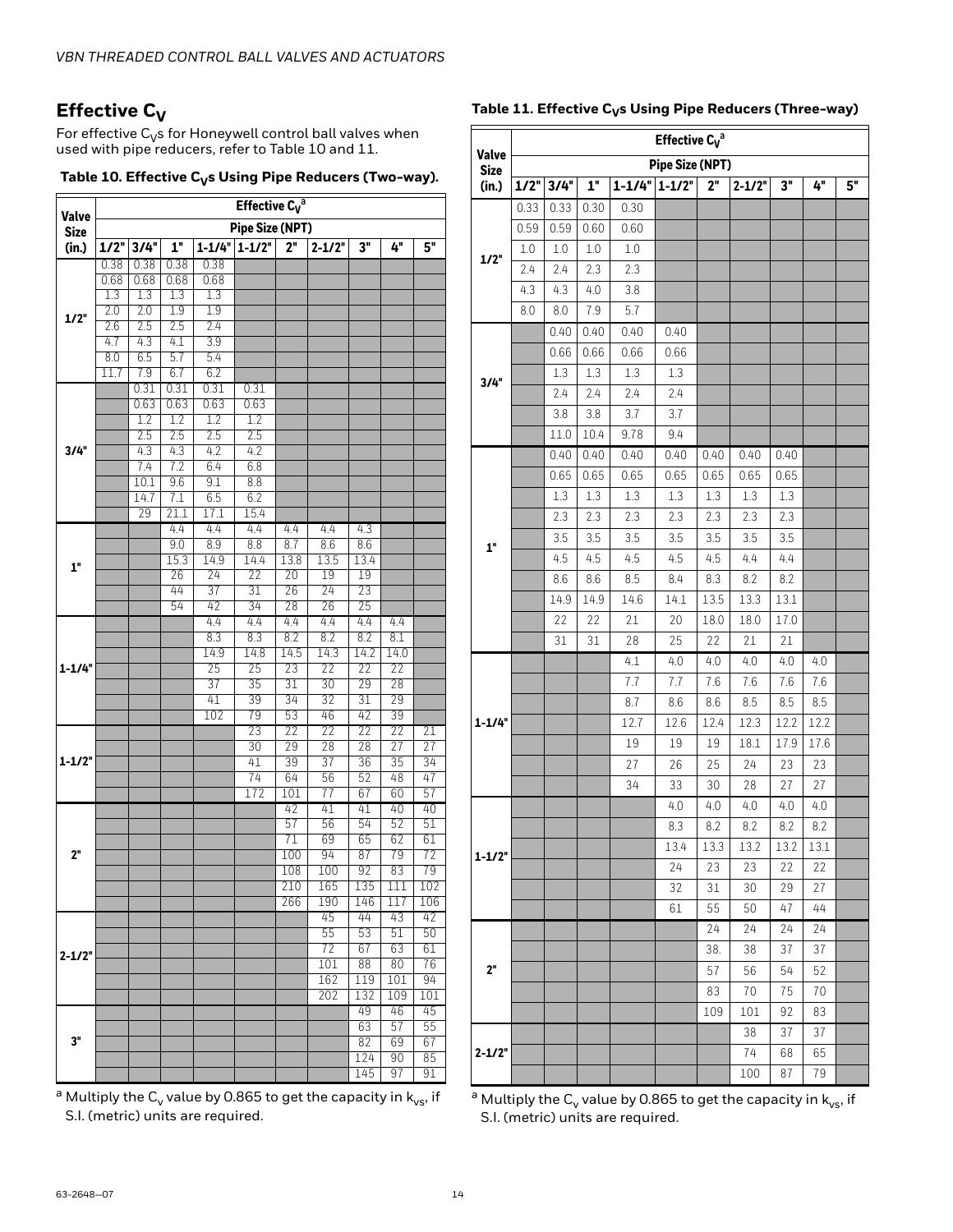### **Application Notes**

### *IMPORTANT*

*Valve sizing is important for correct system operation. Undersized valves do not have sufficient capacity at maximum load. Oversized valves do not have sufficient authority over the load in modulating applications.*

*Oversized valves can cause excessive cycling and the seat and ball can be damaged because of the restricted opening.*

### **Proper Use**

These valves are only for use in cold, warm, and hot water systems. Not suitable for oil, combustible gases, or steam. They are designed for a medium temperature range of from 35 to 250°F, at a maximum pressure of 360 psig VBN valves are to be operated with the appropriate Honeywell direct coupled actuators only.

Water should be properly filtered, treated and conditioned according to local conditions and the recommendations of the boiler or chiller manufacturers. The installation of a strainers and filters is recommended.

### *IMPORTANT*

*The presence of excessive iron oxide (red rust) in the system voids the valve warranty.*

### **Required Operating Torque**

Both Honeywell non-spring return MVN and spring return low torque direct coupled actuators can be utilized with the VBN2 and VBN3 valves. VB valves use a patented seat design that reduces the torque needed from the actuator.

#### **Table 12. Close-off, Differential Pressure Ratings.**

| Valve<br><b>Type</b> | <b>Valve Size (in.)</b>                 | Close-off<br><b>Pressure Rating</b><br>(psid) |
|----------------------|-----------------------------------------|-----------------------------------------------|
| 2-way                | 1/2, 3/4                                | 130                                           |
|                      | $1, 1 - 1/4, 1 - 1/2, 2, 2 - 1/2, 3$    | 100                                           |
| 3-way                | 1/2, 3/4, 1                             | 50                                            |
|                      | $1 - 1/4$ , $1 - 1/2$ , $2$ , $2 - 1/2$ | 40                                            |

NOTE: 3-way close-off ratings apply to 3-way valves with the B port plugged

### **Flow Characteristics, Fig. 8, 9**

The VBN2 Two-Way Ball Valves have:

- an equal percentage flow characteristic with characterized flow control insert.
- a linear flow characteristic with full port balls.

The VBN3 Three-Way Ball Valves have:

- between ports A and AB: an equal percentage flow characteristic.
- between ports B and AB: a linear flow characteristic at 20% reduced  $C_v$ .



**Fig. 8. Typical characterized VBN2 flow.**



**Fig. 9. Typical characterized VBN3 flow.**



**Fig. 10. Pressure derating curve. The valve body is rated for WOG (water, oil, and gas), but the valve with its internal components are only rated for water and** *not* **for oil or gas.**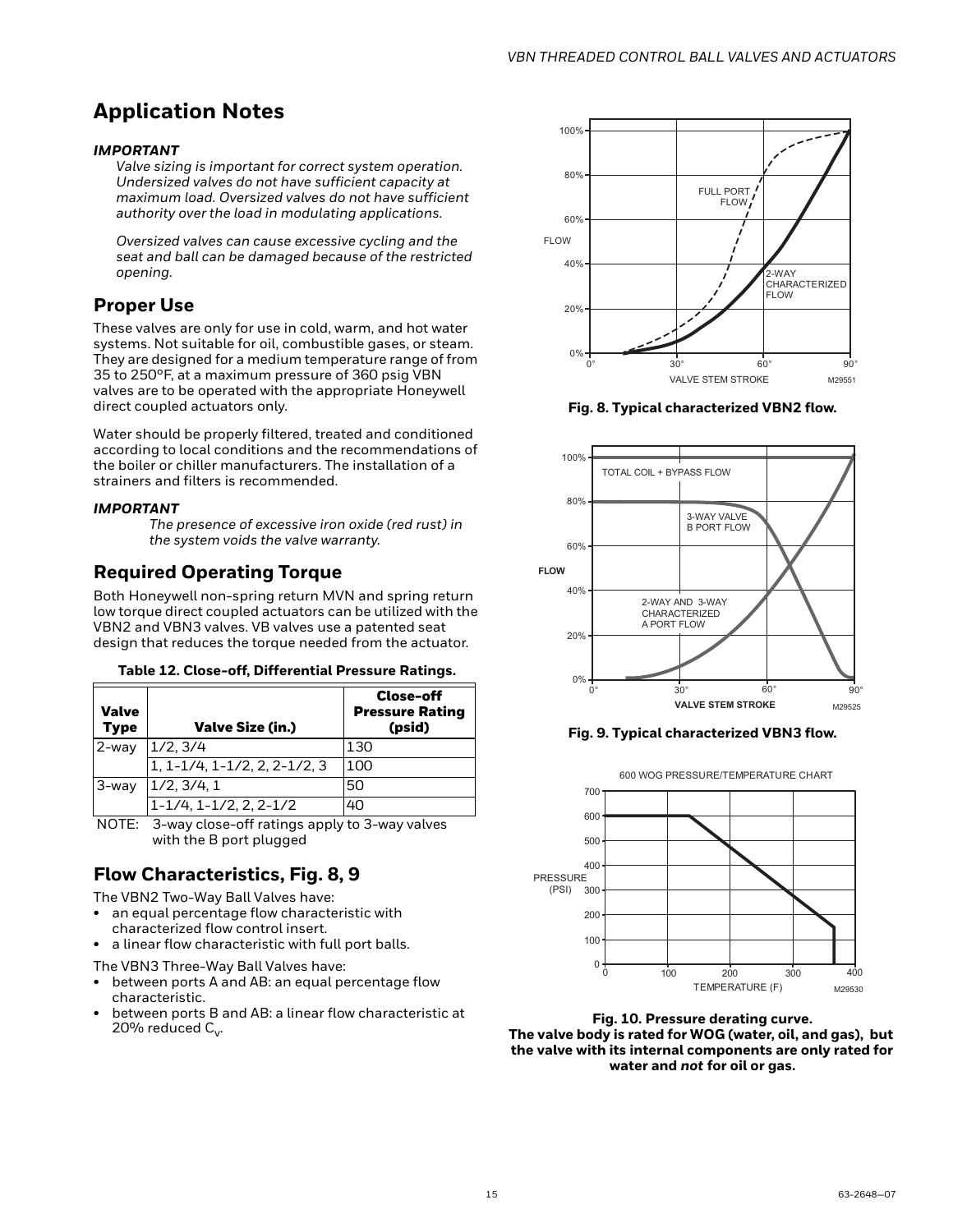### **Cavitation Limits**

To prevent cavitation (the formation and collapse of steam bubbles), a conservative rule-of-thumb is to limit the pressure drop across the control valve to:

ΔP < 1/2 x (absolute head pressure (psia) - water vapor pressure (psia))

Water vapor pressure increases with fluid temperature, reducing the allowable pressure drop, but even chilled water can cavitate with sufficient pressure differential.

Typical pressure drop across a control valve is in the range of 3 to 5 psid. Two-position valves will typically show 0.5 psid pressure drop. Design coil flow should be limited by a balancing valve.

## **TYPICAL SPECIFICATIONS**

### **Valve Actuator**

Direct coupled actuator shall accept analog modulating [(0)2-10 Vdc], floating (tri-state), or two-position signal as indicated in the control sequence. Actuators shall be by Honeywell. Actuator shall provide minimum torque required for full valve shutoff position. Wiring terminals shall be provided for installation to control signal and power wiring.

Actuator shall be available with housing suitable for outdoor installation.

Accessories Identification tags shall be available for all valves; tags shall be indelibly marked with  $C_V$ , model number, and tag location.

### **Ball Valve**

Valve housing shall consist of forged brass rated at no less than 360 psi at 250°F. Standard valve ball shall consist of chemically nickel-plated brass. Manufacturer shall be able to provide optional 316 stainless steel ball and stem for 2 way valves. Valve shall have a blow-out proof stem with two EPDM O-rings with minimum 600 psi rating. Valve stem assembly shall be of a pack-less design and be fieldreplaceable without removing the valve body from the piping. Manufacturer shall be able to provide glass-filled polymer ball insert to make flow control equal percentage. Valves shall be Honeywell. The 2-way valves shall have EPDM O-rings behind ball seals to allow for a minimum close-off pressure of 100 psi with actuator which provides 35 lb-in. torque for 1/2 to 3 in. sizes. Valve shall be available with a minimum of 53 unique  $C_V$  values. Valve shall be available with threaded (FNPT) end connections. The 3-way valves shall be installed in a "T" configuration with actuator perpendicular to shaft. Valve shall not require elbows of any kind. The 3-way valves shall have EPDM Orings behind ball seals to allow for a minimum close-off pressure of 40 psi with an actuator that provides 35 lb-in. torque for 1/2 to 2-1/2 in. sizes. The 3-way valves must be available in both mixing and diverting configurations and shall be available with a minimum of 42 unique  $C_V$  values. Valve shall be available with threaded (FNPT) end connections.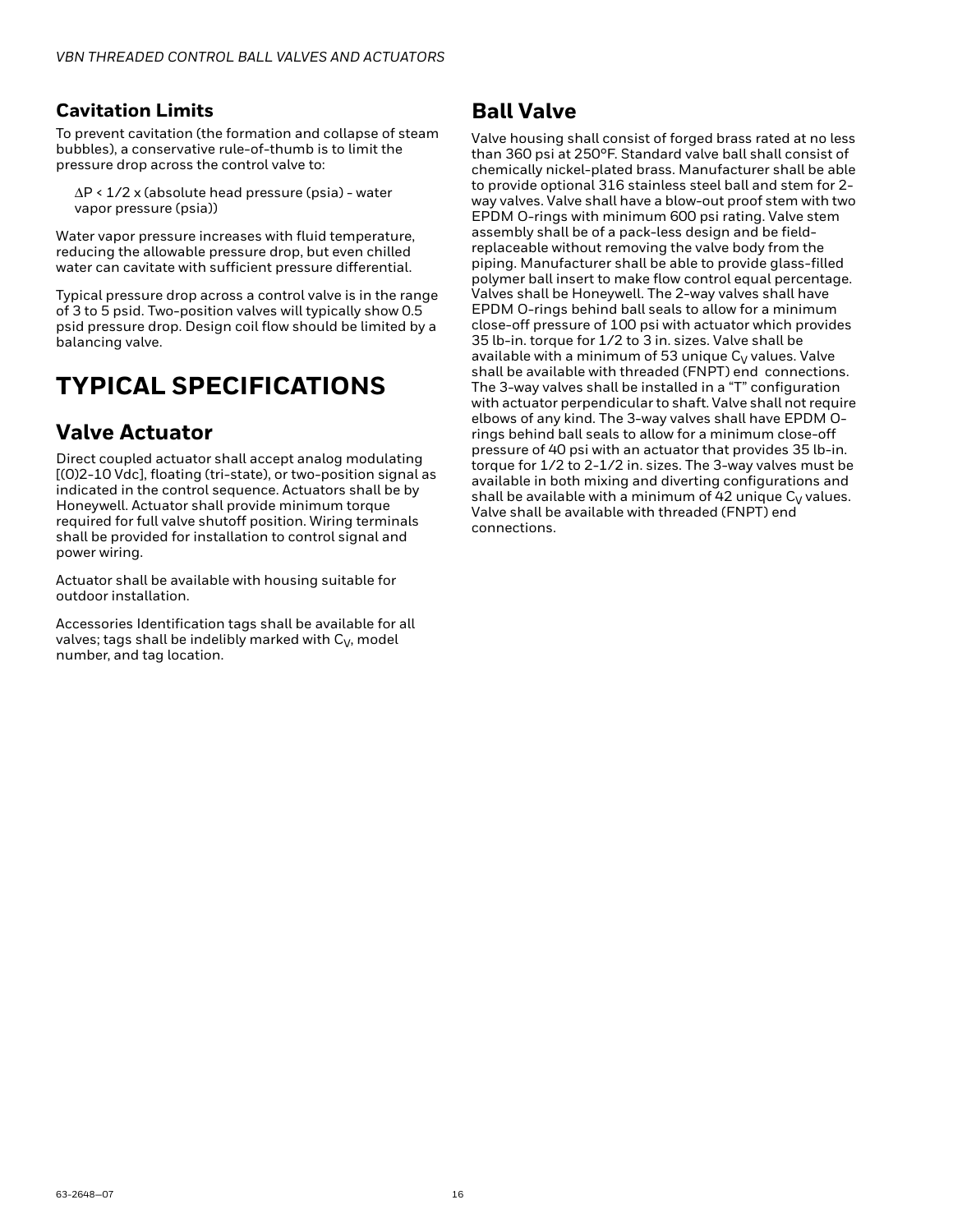| <b>Part Number</b> | <b>Description</b>                                                    | <b>MVN613A0000</b> | MVN613L0000  | MVN643A0000               | MVN643L0000  | <b>MVN713A0000</b> | MVN713L0000  | Couple<br>Safe<br><b>Non-Fail-</b><br>Actuators<br>Direct | υ<br>Σ<br><b>tn</b><br>æ<br>ctuators<br>ភ្ន<br>Fail-Safe<br><b>Couple</b> |
|--------------------|-----------------------------------------------------------------------|--------------------|--------------|---------------------------|--------------|--------------------|--------------|-----------------------------------------------------------|---------------------------------------------------------------------------|
| 5112-3R            | <b>Weather Enclosure Assembly</b>                                     |                    |              |                           |              |                    |              | $\mathsf{x}$                                              | $\mathsf{x}$                                                              |
| <b>MVNAAA</b>      | <b>Replacement Valve Adaptor</b>                                      | $\mathsf{x}$       |              | $\mathsf{x}$              |              | $\mathsf{x}$       |              |                                                           |                                                                           |
| <b>MVNAAL</b>      | Replacement Valve Adaptor, Low Profile                                |                    | $\mathsf{x}$ |                           | $\mathsf{x}$ |                    | $\mathsf{x}$ |                                                           |                                                                           |
| MVNAC7131          | Replacement Cable with Terminal 1m,<br>Modulation (RED, BLACK, WHITE) |                    |              |                           |              | $\mathsf{x}$       | $\mathsf{x}$ |                                                           |                                                                           |
| MVNAC6131          | Replacement Cable with Terminal 1m, Floating<br>(RED, BLACK, WHITE)   | $\mathsf{x}$       | $\mathsf{x}$ | $\boldsymbol{\mathsf{x}}$ | $\mathsf{x}$ |                    |              |                                                           |                                                                           |
| MVNAT3             | Replacement Screw type Terminal Block,<br>Pluggable                   | $\mathsf{x}$       | $\mathsf{x}$ | $\mathsf{x}$              | $\mathsf{x}$ | $\mathsf{x}$       | $\mathsf{x}$ |                                                           |                                                                           |
| 5112-11            | Replacement actuator bracket                                          |                    |              |                           |              |                    |              | $\mathsf{x}$                                              | $\mathsf{x}$                                                              |
| 205860             | Minimum position Potentiometer                                        |                    |              |                           |              |                    |              | $\mathsf{x}$                                              | $\mathsf{x}$                                                              |
| 32006306-001       | Resistor Kit (500 ohm); converts 4-20 mA signal<br>to 2-10 Vdc        |                    |              |                           |              |                    |              | $\mathsf{x}$                                              | $\mathsf{x}$                                                              |
| Q7002B1009         | Universal Interface Module                                            |                    |              |                           |              |                    |              | $\times$                                                  | $\times$                                                                  |
| STRN-SCSA          | Self-centering Shaft Adapter                                          |                    |              |                           |              |                    |              |                                                           | $\mathsf{x}$                                                              |
| 32000085-001       | Strain Relief Fitting (10 pack)                                       |                    |              |                           |              |                    |              | $\times$                                                  |                                                                           |
| STRN-STRNRLF       | Stain Relief Fitting (10 pack)                                        |                    |              |                           |              |                    |              |                                                           | x                                                                         |

**Table 13. Actuator Accessories and Replacement Parts.**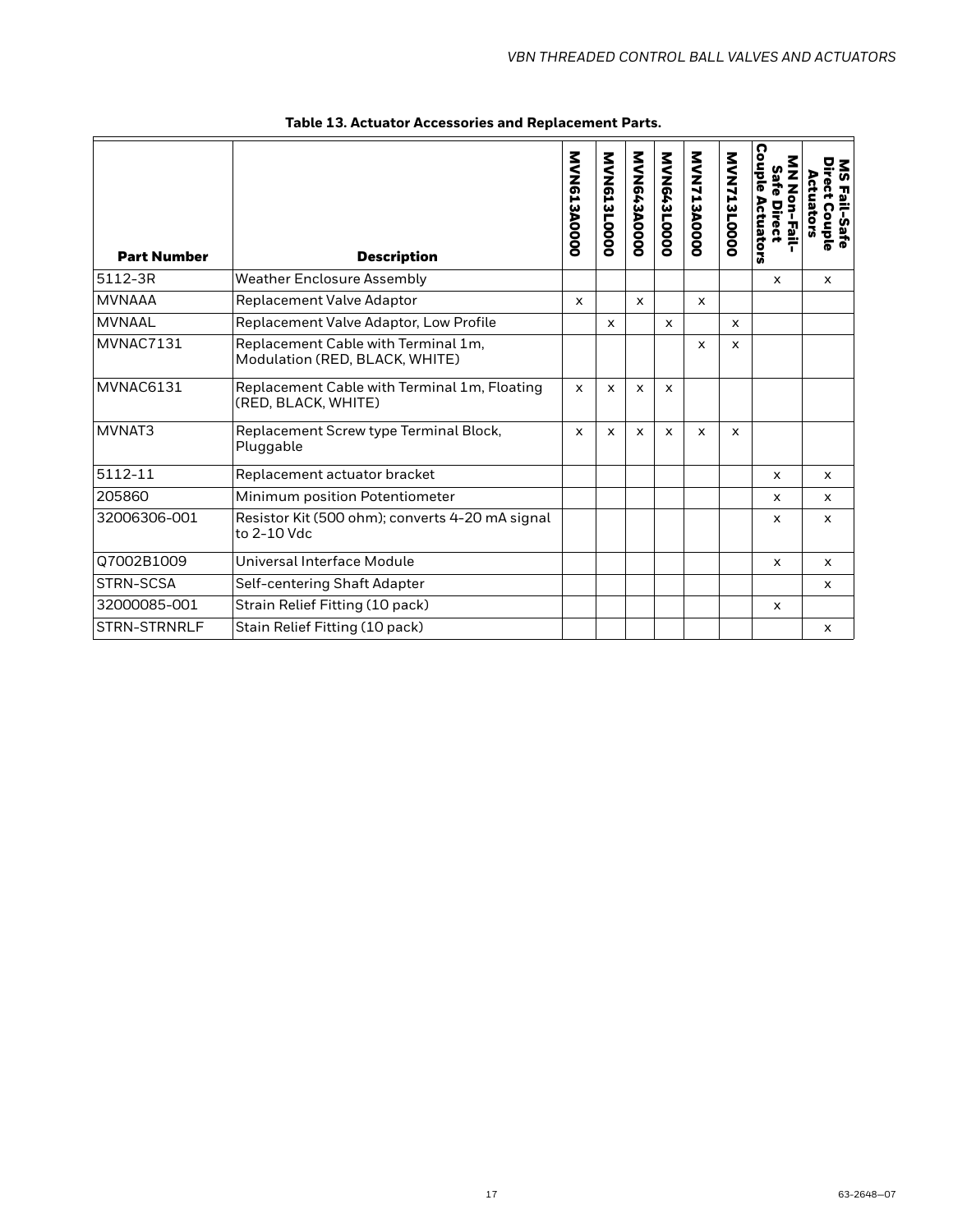## <span id="page-17-0"></span>**INSTALLATION**

### **When installing this product...**

- **1.** Read these instructions carefully. Failure to follow them could damage the product or cause a hazardous condition.
- **2.** Check ratings given in instructions and on the product to ensure the product is suitable for your application.
- **3.** Installer must be a trained, experienced service technician.
- **4.** After installation is complete, check out product operation as provided in these instructions.

### **Preparation**

## **CAUTION**

**Equipment Damage Hazard** Foreign particles like dirt and metal chips can damage the ball seals.

For trouble-free operation of the product, good installation practice must include initial system flushing, and chemical water treatment. Clean the lines upstream of particles larger than 1/16 inch diameter (welding slag, pipe scale, sand and other suspended particulate). Use of a 50 micron (or finer) system side stream filter is suggested. Remove all filters before flushing.

Do not use boiler additives, solder flux and wetted materials which are petroleum based or contain mineral oil, hydrocarbons, or ethylene glycol acetate. Compounds which can be used, with minimum 50% water dilution, are diethylene glycol, ethylene glycol, and propylene glycol (antifreeze solutions).

If installing these valves in an addition to, or retrofitting an existing building, do not assume that the fluid in the existing piping meets these criteria.

### **Mechanical Installation**

### *IMPORTANT*

*Hold valve with pipe wrench by hexagonal fitting ONLY. Do NOT handle the valve body with the pipe wrench; product damage may result.*

The valves are tapped in NPT and should be sealed with an approved pipe sealant. Torque should not exceed 75 lb-ft.

Refer to actuator literature for actuator dimensions.

- **1.** Clean the lines upstream of particles larger than 1/16 in. diameter (welding slag, pipe scale and other contaminants).
- **2.** Proceed with installation once the system specifics (expansion/contraction of the system and its medium as well as operating pressures) are within tolerances.
- **3.** Eliminate air from system.
- **4.** Two-way valves are marked to show flow direction.

### *IMPORTANT*

*Flow arrows must point in the direction of the flow for proper operation.*

- NOTE: For three-way valve mounting, see Fig. 11 and 12.
	- **5.** Stem rotation:
		- a. For two-way valves: (1) Clockwise to close. (2) Counterclockwise to open.
		- b. For three-way valves: (1) Clockwise to increase B to AB flow. (2) Counter clockwise to increase A to AB flow.
- NOTE: After valves have been installed in the piping, the installer can determine the ball orientation within the valve from the notches in the top of the valve stem. For two-way valves, the lengthwise direction of the notch indicates the flow through the ball (i.e. when the notch is parallel to the axis of the valve between A and B ports, the ball will allow flow through the valve). For three-way valves, the flow can be determined by the orientation of the "T" shaped notch in the valve stem, as shown in Fig. 12.
	- **6.** Valve must be mounted with the actuator/bracket above the valve body. Do not install the valve with the stem below horizontal or upside down. (See Fig. 14-16.)



**Fig. 11. Three-way ball valve flow orientation (not to scale).**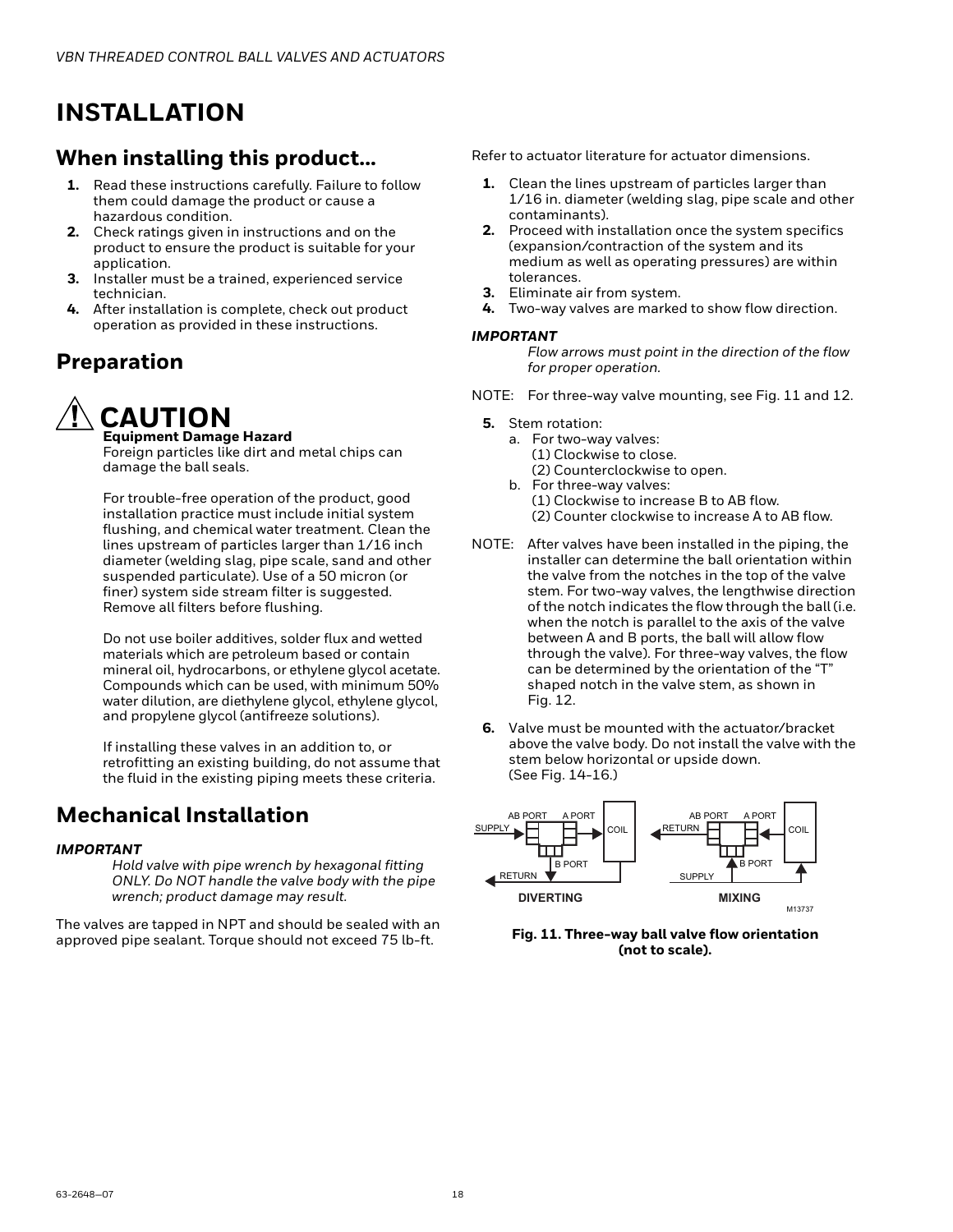

NOTES: **FOR 2-WAY VALVES** TO MOUNT ACTUATOR ON OPEN VALVE, TURN ACTUATOR FULLY COUNTER CLOCKWISE AS SHOWN. FOR 2-WAY VALVES TO MOUNT ACTUATOR ON CLOSED VALVE, TURN ACTUATOR FULLY CLOCKWISE AS SHOWN.

M33201D **FOR 3-WAY VALVES** TO MOUNT ACTUATOR ON A-AB VALVE, TURN ACTUATOR FULLY COUNTER CLOCKWISE AS SHOWN. FOR 3-WAY VALVES TO MOUNT ACTUATOR ON B-AB VALVE, TURN ACTUATOR FULLY CLOCKWISE AS SHOWN.





\*\* INCLUDED IN REPLACEMENT KIT (PART NO. 5112-11).

**Fig. 13. Valve assembly exploded view.**



**Fig. 14. Vertical valve installation.**



**Fig. 15. Acceptable valve angle from vertical for MVN actuators.**



**Fig. 16. Acceptable valve angle from vertical for MN and MS actuators.**

### **Mounting Plate Adjustment**

The Actuator Mounting Plate can be rotated to a different position for installation in confined spaces. This is accomplished as follows:

- **1.** Remove the handle from the shaft and set it aside.
- **2.** Remove the two screws that hold the stem assembly to the mounting plate and set them aside.
- **3.** Remove and set aside the stem assembly.
- **4.** Remove and set aside the two screws that attach the mounting plate to the valve.
- **5.** Remove and set aside hold-down ring from mounting plate.
- **6.** Rotate mounting plate around valve top to the desired position.

M29526B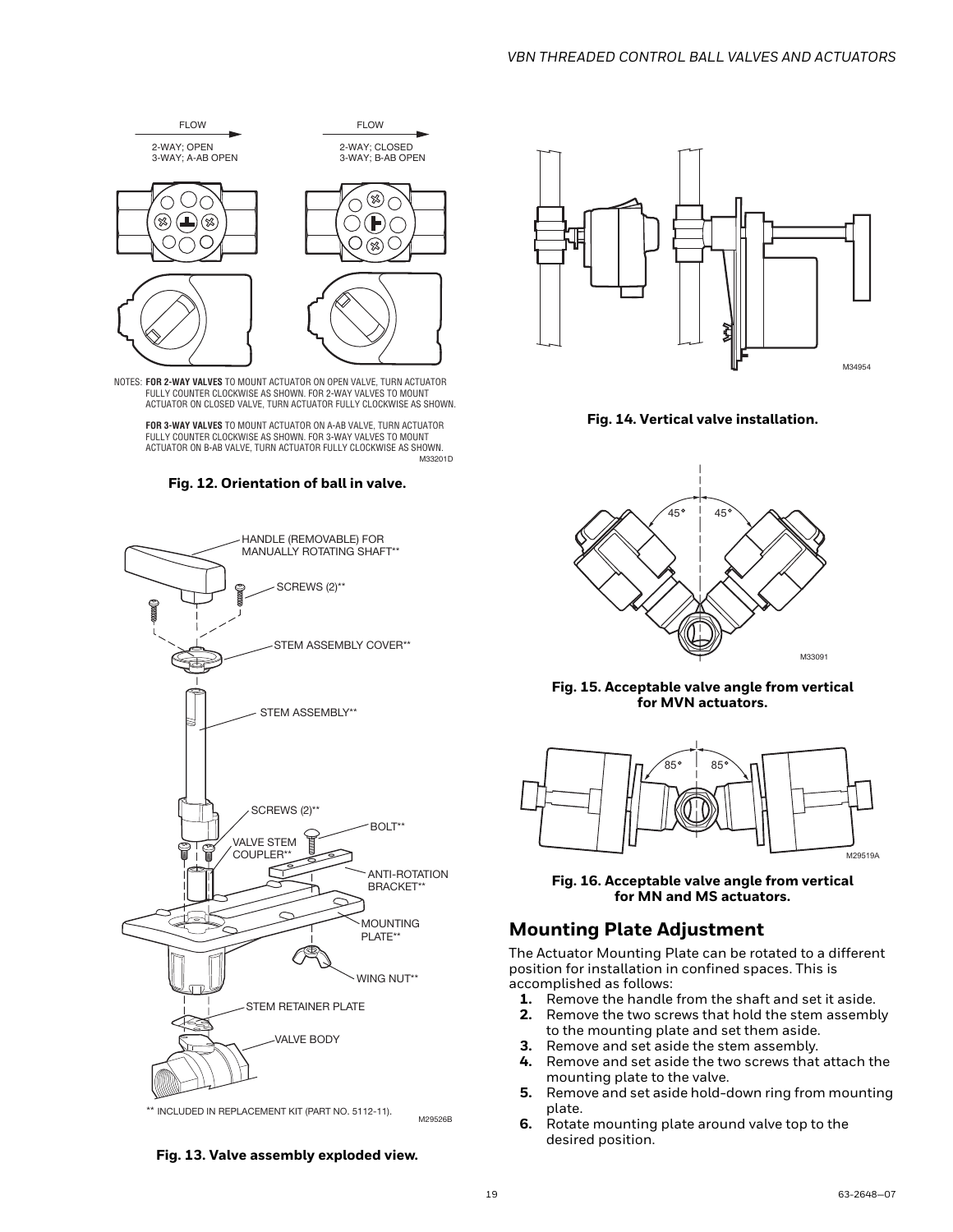- NOTE: Take note of the screw hole positions on the valve. They limit the mounting plate positions.
	- **7.** Lower ring down to valve body and engage it in the new position relative to the mounting plate.
	- **8.** Tighten screws to valve body securing the mounting plate.
	- **9.** Reattach the stem assembly to the mounting plate.
- **10.** If desired, replace the handle on the shaft.

NOTE: See Fig. 13 for valve exploded view.

### **Electrical Installation**

- 
- **1.** If necessary, remove actuator wiring cover.<br>**2.** Wire actuator using Fig. 17 through 41 for **2.** Wire actuator using Fig. 17 through [41](#page-24-1) for the application required.
- **3.** Replace cover.

### **Wiring**







POWER SUPPLY. PROVIDE DISCONNECT MEANS AND OVERLOAD PROTECTION AS REQUIRED.

**Fig. 18. MN6105 with Floating Control.**

M18946A



**Fig. 19. MN7505 with 0(2)-10 Vdc Control.**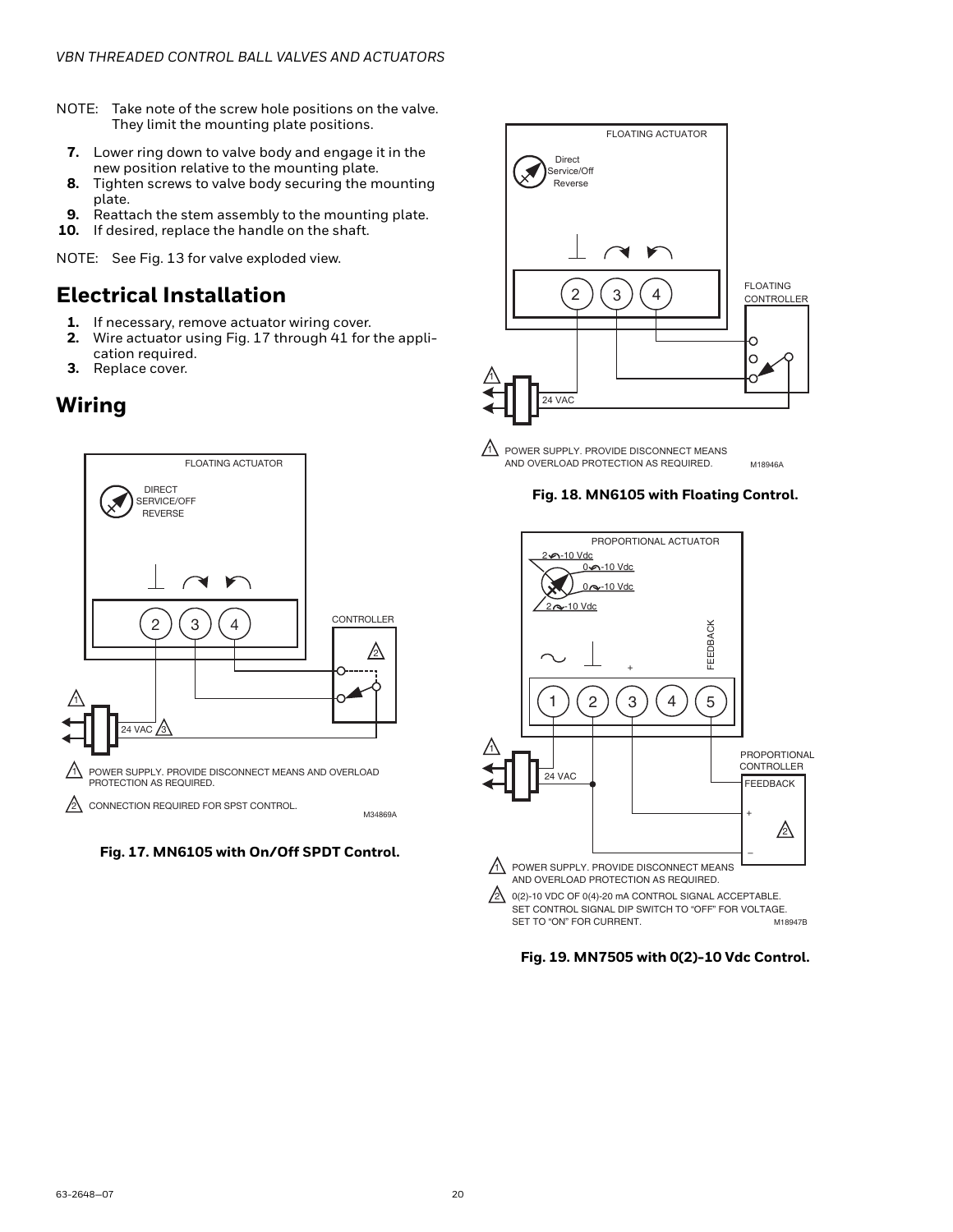

**Fig. 20. Wiring for MN6105 and MN7505 models with aux./end switches.**



**Fig. 21. MVN613 with Floating Control.**



**Fig. 22. MVN613 or MVN643 with Two Position SPDT Control.**



M33557C  $\Lambda$  POWER SUPPLY. PROVIDE DISCONNECT MEANS AND OVERLOAD PROTECTION AS REQUIRED.

### **Fig. 23. MVN643 with Two Position SPST Control.**

PROPORTIONAL/MODULATING: 4-20mA CONTROLLER OUTPUT WITH 500Ω SERIES RESISTOR



 $\Lambda$  POWER SUPPLY. PROVIDE DISCONNECT MEANS AND OVERLOAD PROTECTION AS REQUIRED. M33141C

**Fig. 24. MVN713 with 4-20mA Control.**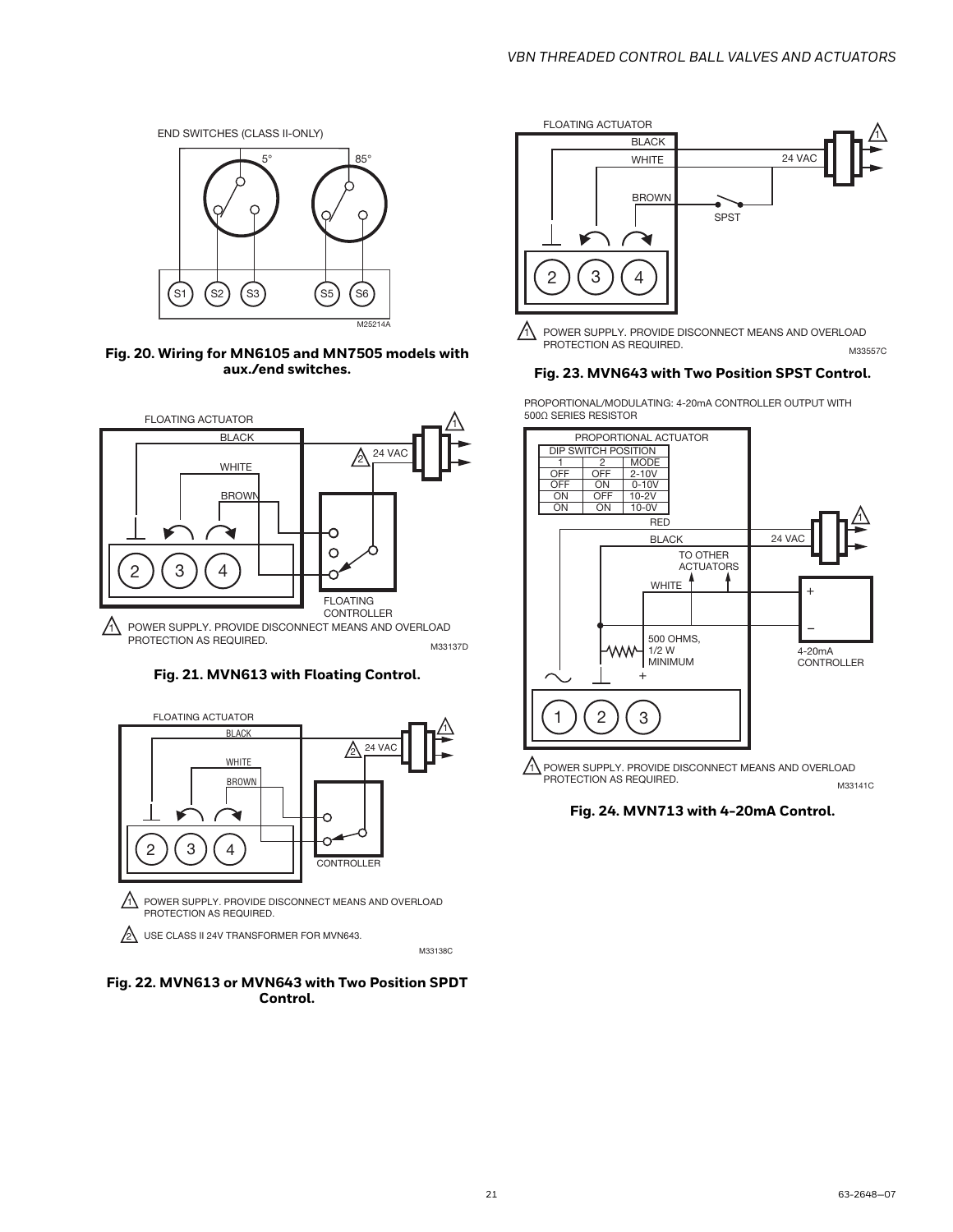

PROPORTIONAL/MODULATING: 0(2)...10 VDC OR 10...0(2) VDC CONTROLLER OUTPUT

PROTECTION AS REQUIRED.







### **Fig. 26. MS7505 with Two Position SPDT Control.**



**Fig. 27. MS7505 with Floating Control.**



3 SET SWITCH TO MODULATING IF AVAILABLE.

**Fig. 28. MS7103 with 2-10 Vdc Control (MS7503 shown, ignore selection switch).**

M37320



**Fig. 29. MS7103 with 4-20 mA Control (MS7503 shown, ignore selection switch).**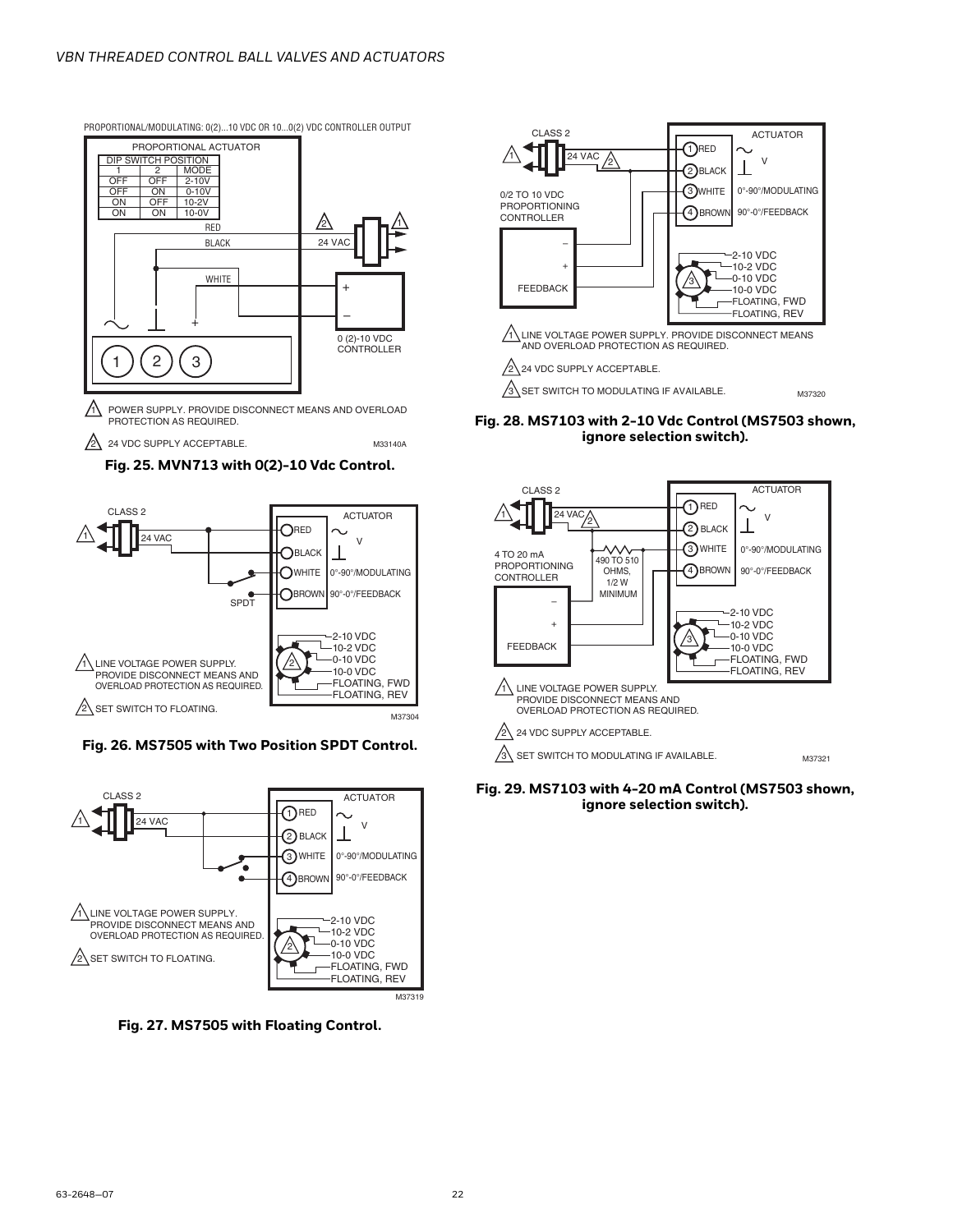

**Fig. 30. MS7103 with 2-10 Vdc Control using two actuators (MS7503 shown, ignore selection switch).**



**Fig. 31. Wiring for MS7103 and MS3103 Auxiliary Switches. Gray/Black = Normally Open. Closed in range 80 degrees to Fully Open. Blue/Brown = Normally Closed. Open in range 10 degrees to Fully Open.**



2 24 VDC SUPPLY ACCEPTABLE.











**Fig. 34. MS7505 with override to full open.**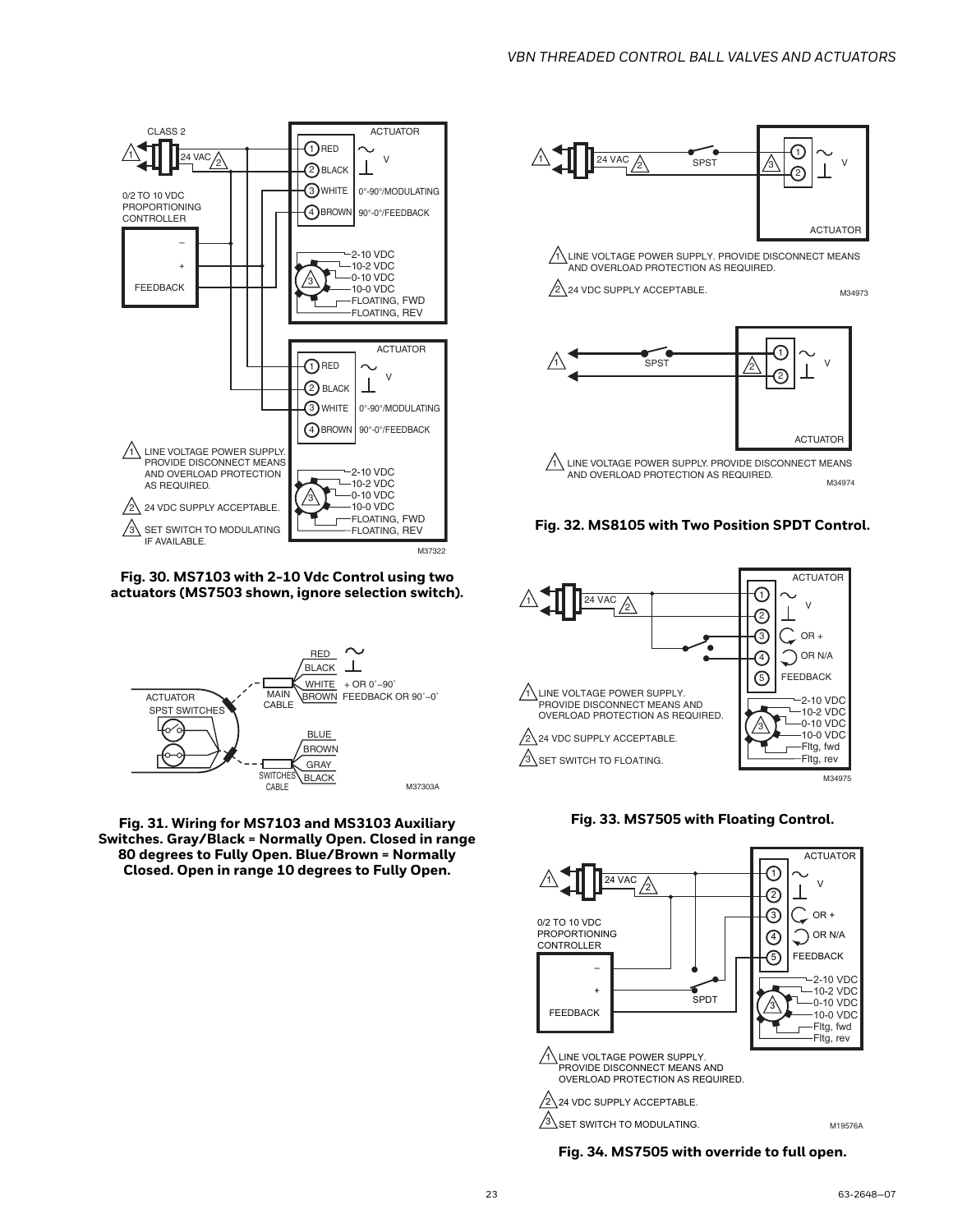

### **Fig. 35. MS7505 with override to full closed.**





**Fig. 37. MS7505 with 4-20mA Controllers.**



 $\sqrt{1}$  LINE VOLTAGE POWER SUPPLY. PROVIDE DISCONNECT MEANS AND OVERLOAD PROTECTION AS REQUIRED. M29122

#### **Fig. 38. MS4105 with 120 Vac Two Position SPDT control.**



#### **Fig. 39. Wiring for MS4105, MS7505, and MS8105 models with aux./end switches.**



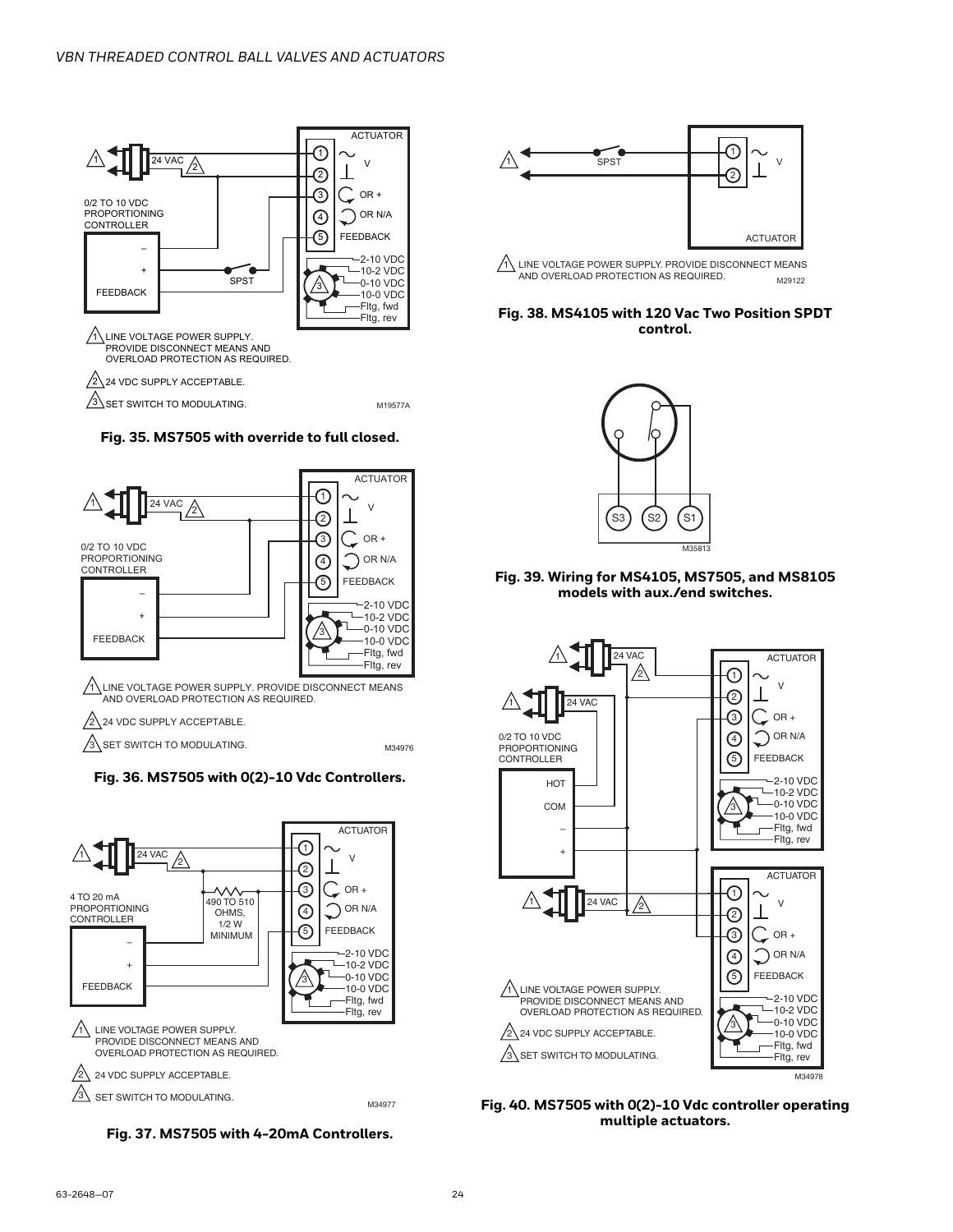

#### **Fig. 41. MS3103 with Sylk Bus control.**

<span id="page-24-1"></span>NOTE: All identified parts except for the valve body and aluminum valve stem coupler are included in Replacement Kit (part no. 5112-11).

## <span id="page-24-0"></span>**OPERATION AND CHECKOUT**

Once both the mechanical and electrical installations are complete:

- **1.** Cycle the actuator to verify that the direction of rotation suits the control sequence.
- **2.** If the rotation direction is incorrect:
	- a. For 2-position and Sylk-enabled actuators: Remount actuator on the bracket.
	- b. For floating control actuators: Reverse two control signal wires (CW/CCW).
	- c. For analog control actuators either: (1) Reposition reverse/direct acting switch, or (2) Remount actuator on the bracket.
	- d. For modulating control actuators, reposition reverse/direct acting switch 1.
- **3.** If the control scheme requires fail-safe operation, ensure that, upon removal of power, the fail position coincides with the control sequence.
- **4.** If the fail safe position is incorrect, remove and reinstall the actuator in the opposite orientation as follows:
	- a. Loosen the shaft coupling bolt using a 10 mm wrench.
	- b. Loosen all other mounting bolts connecting the actuator to the mounting bracket, and set aside.
	- c. Remove the actuator from the valve shaft.
	- d. Move the actuator coupling to the opposite side of the actuator, as displayed in [Fig. 42.](#page-24-2)
		- (1) Remove the retainer clip from the shaft coupling and set it aside for later use.
		- (2) Remove shaft coupling from one side of the actuator.
		- (3) Replace the shaft coupling on the opposite side of the actuator, aligning it based on the stroke labelling.
		- (4) Replace the retainer clip on the shaft coupling using the groove of the coupling.
	- e. Reconnect the actuator to the valve mounting bracket by replacing the screws previously removed (step b)
	- f. Tighten the shaft coupling bolt using a 10 mm wrench.

<span id="page-24-2"></span>

**Fig. 42. Mounting shaft coupling to actuator opposite side.**